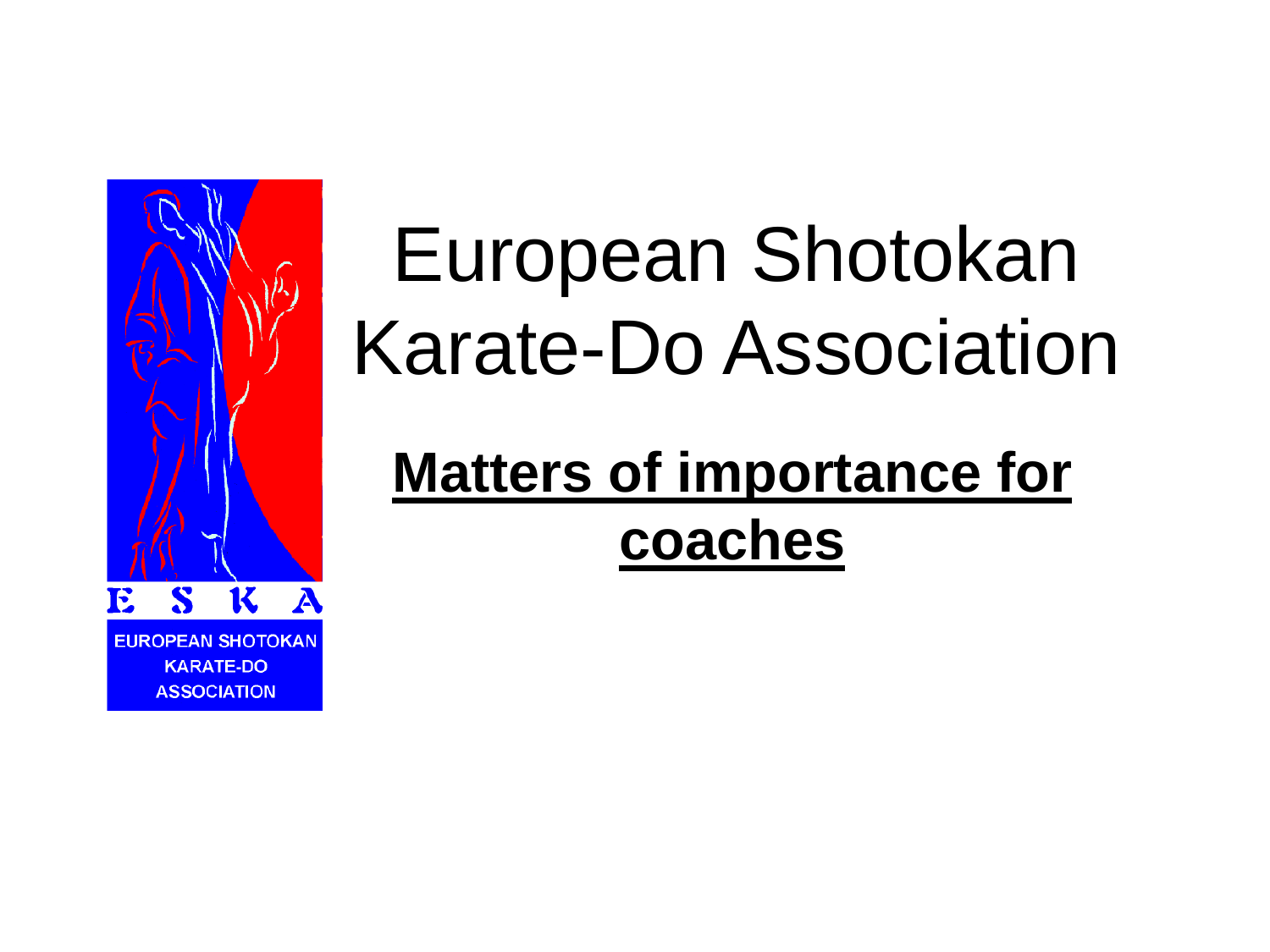#### **General**

- Any contest organized under the auspices of ESKA is governed by the competition rules of ESKA.
- This purpose of this handout is only for information, as the competition rules of ESKA always prevail.
- Matters not prescribed in the competition rules, not relating to the judgment of a match, and requiring an immediate decision, shall be discussed by the Competition Committee who will take decision.

#### • **Basic principle: Coaches and competitors are expected to know, to understand and to accept the competition rules of ESKA.**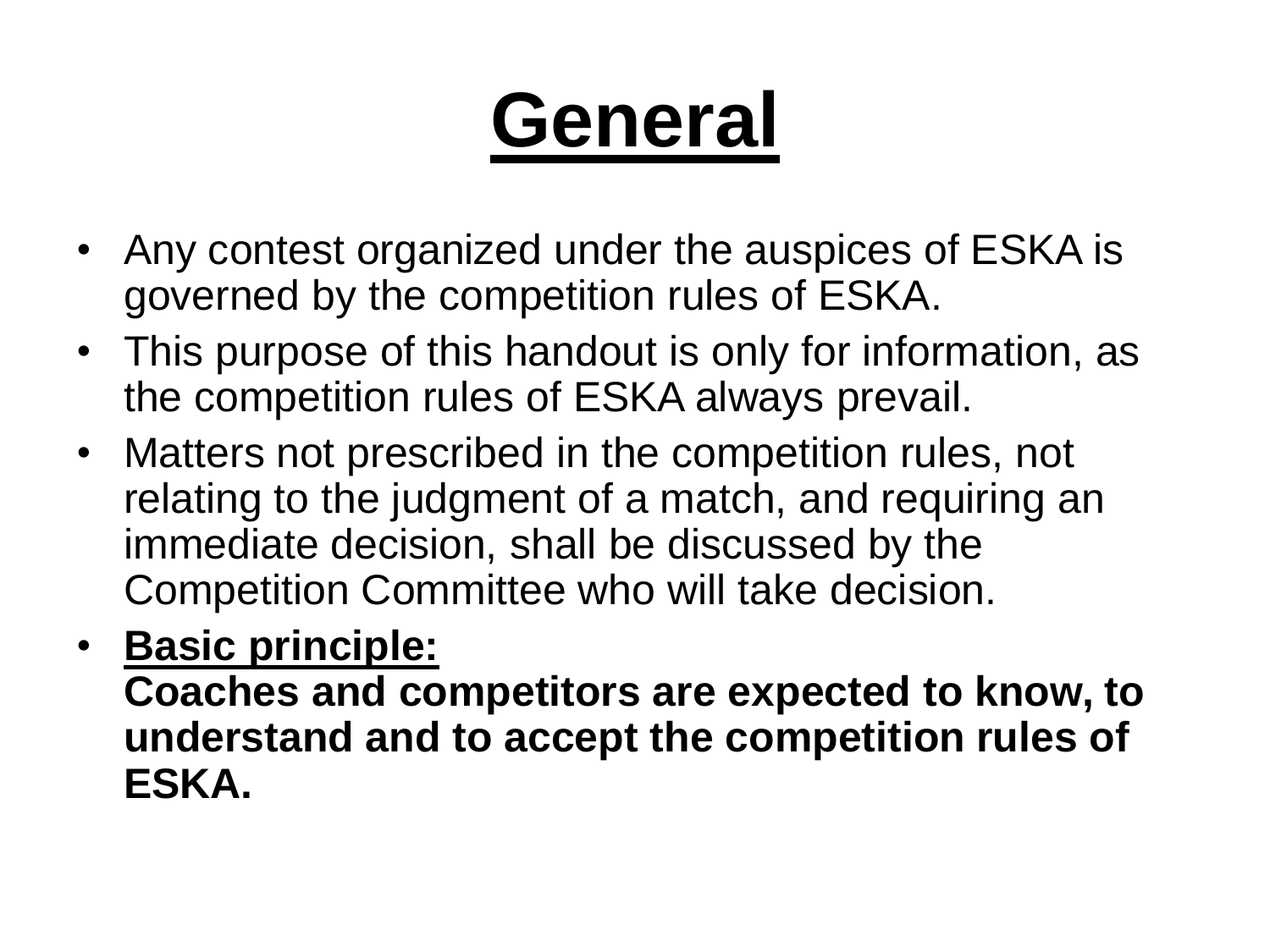### **News**

- Each competitor should prepared with his own red and white belt
- The competitors can participate in there age-categories and in the next agecategories (youth only in cadests kata category!)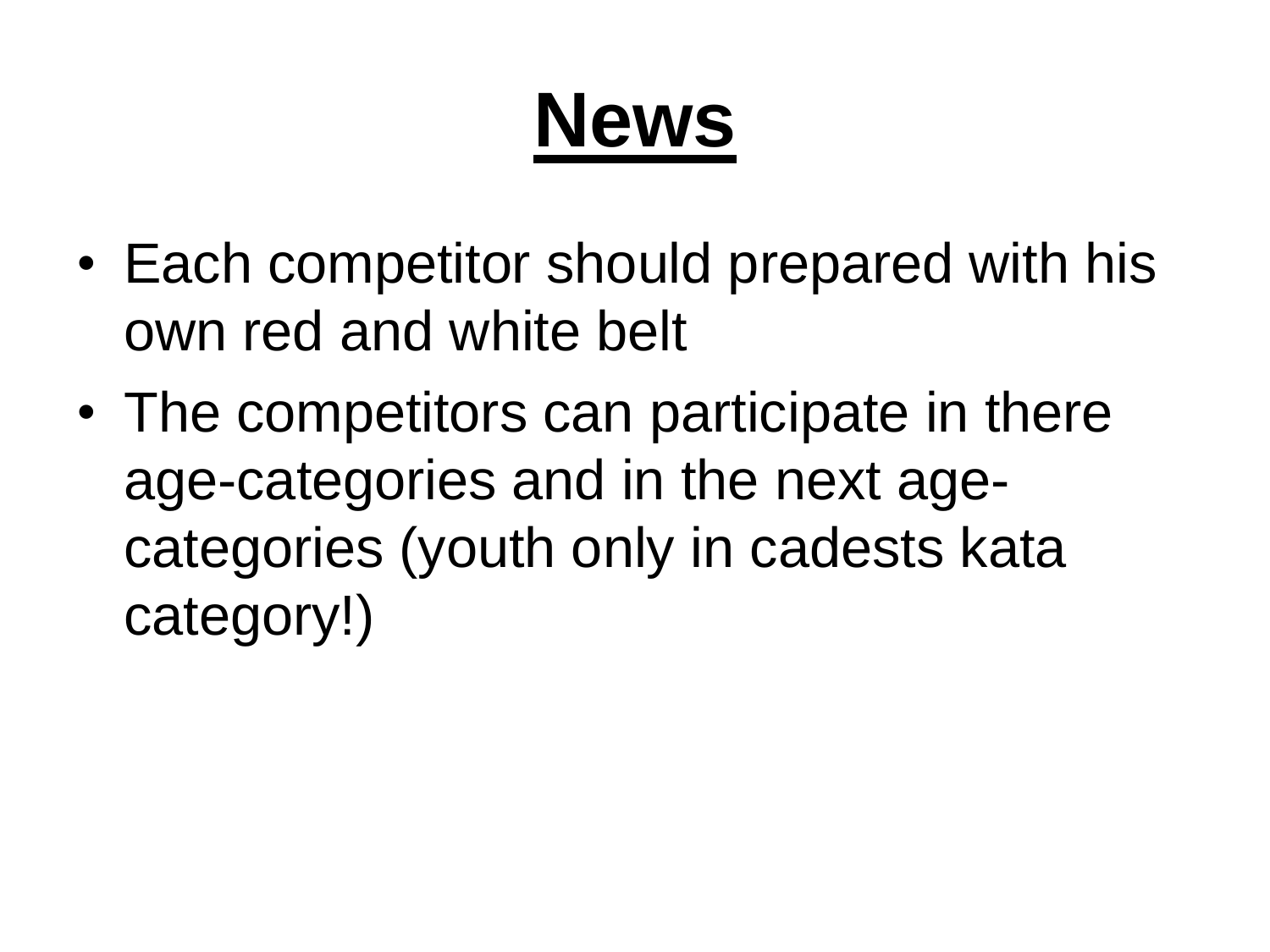#### **News**

- Team Kumite:
	- If a full team was registered for the championship
	- competitors became injured in the individual kumite event,

 $\rightarrow$  Seniors men team minimum 3 competitors, other team kumite events minimum 2 athletes !!The director of competition must be informed before the category will be announced!!.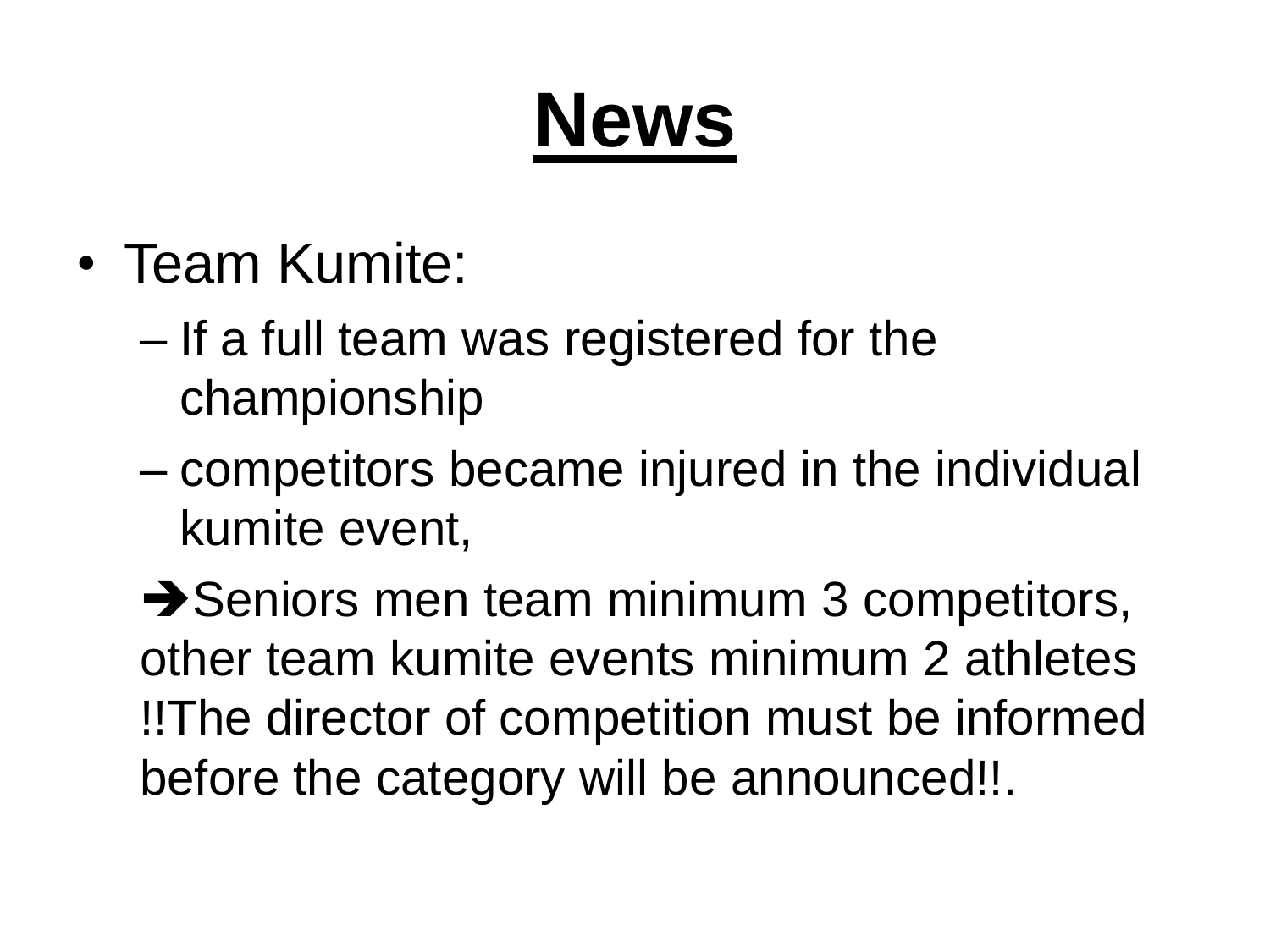## **Applications**

- Latest on the 'Coach meeting', is allowed to enter maximum 4 additional entries, each of them with a penalty fee of **200**  $Euro + the entry fee.$
- An athlete inscribed in a contest can be replaced by another athlete (not yet inscribed in that contest) of the same country.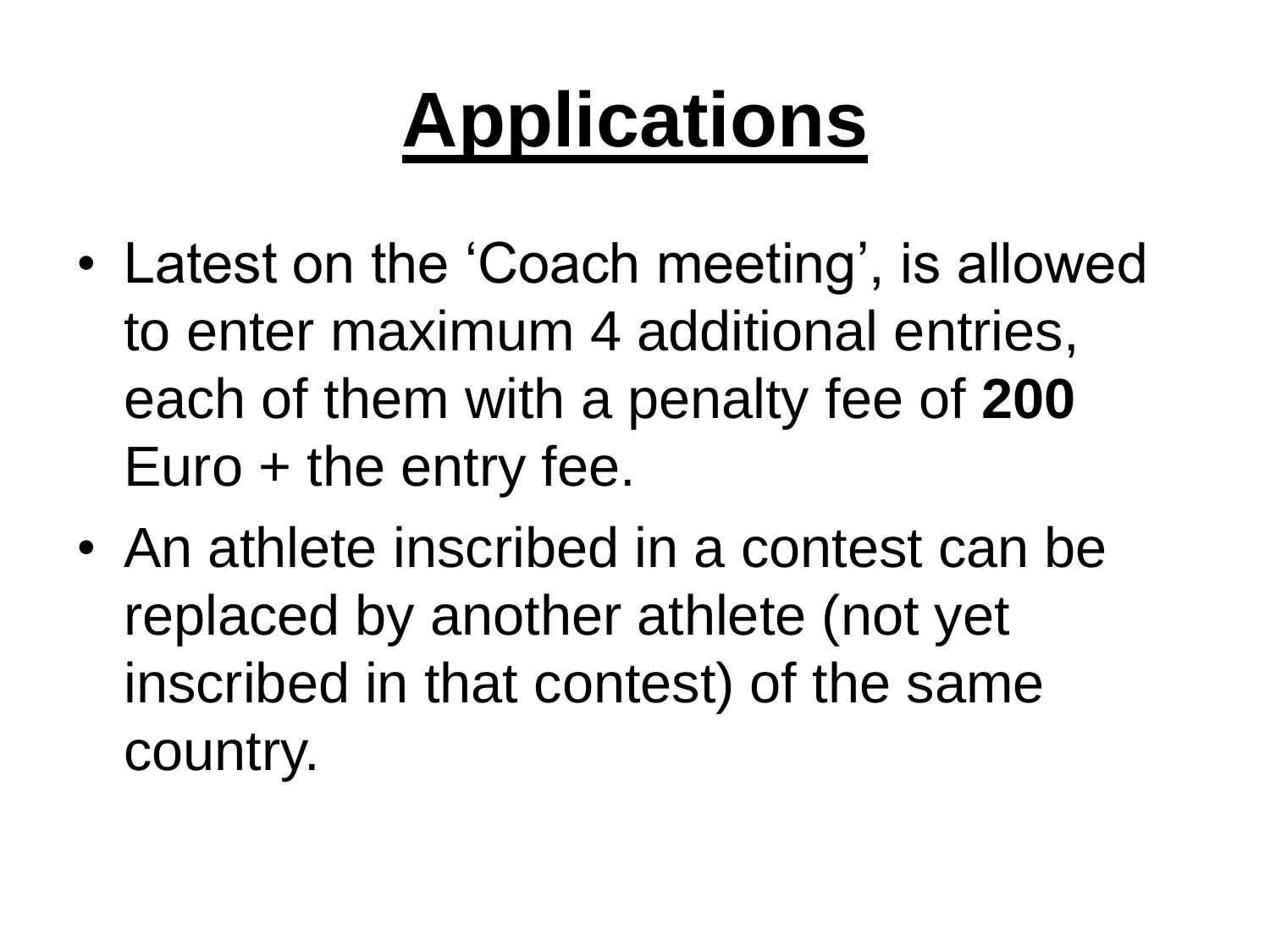## **Modifications**

- Only during the coach meeting it is possible to replace participating athletes
- The modifications must be indicated on the list of athletes the coach received.
- The list with the modifications, signed by the coach, must be handed over directly and only during this meeting to the director of competition.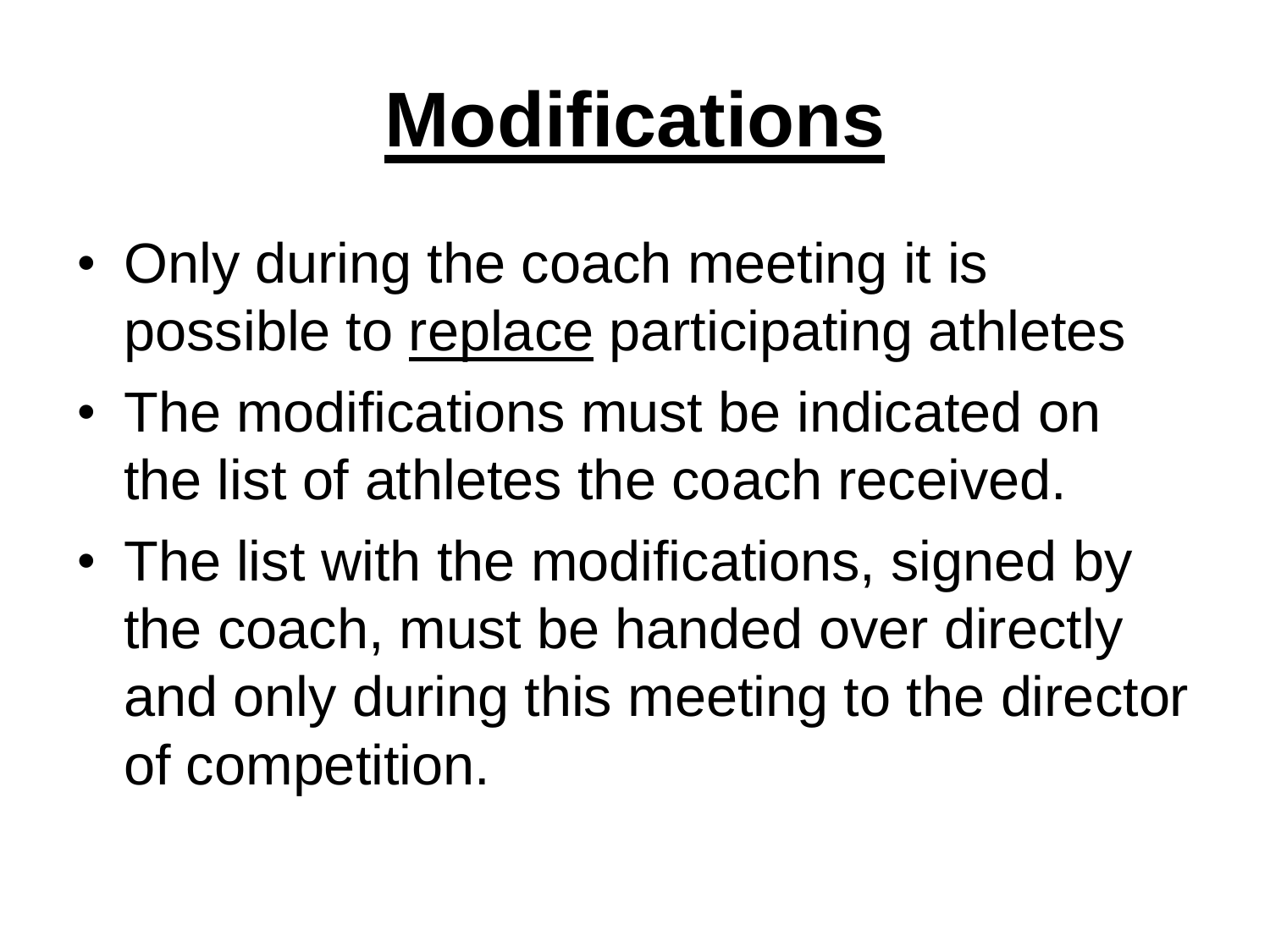# **Age divisions**

- The age refers to the age the athlete has on the 1st day of the tournament.
	- Youth: 14 and 15 years
	-
	-
	- - Youth can participate in Cadet only in KATA
		-
		-

– Cadets: 16 and 17 years – Juniors: 18, 19 and 20 years – Seniors: 21 years or older • Cadets can participate in Juniors KATA and KUMITE • Juniors can participate in Seniors KATA and KUMITE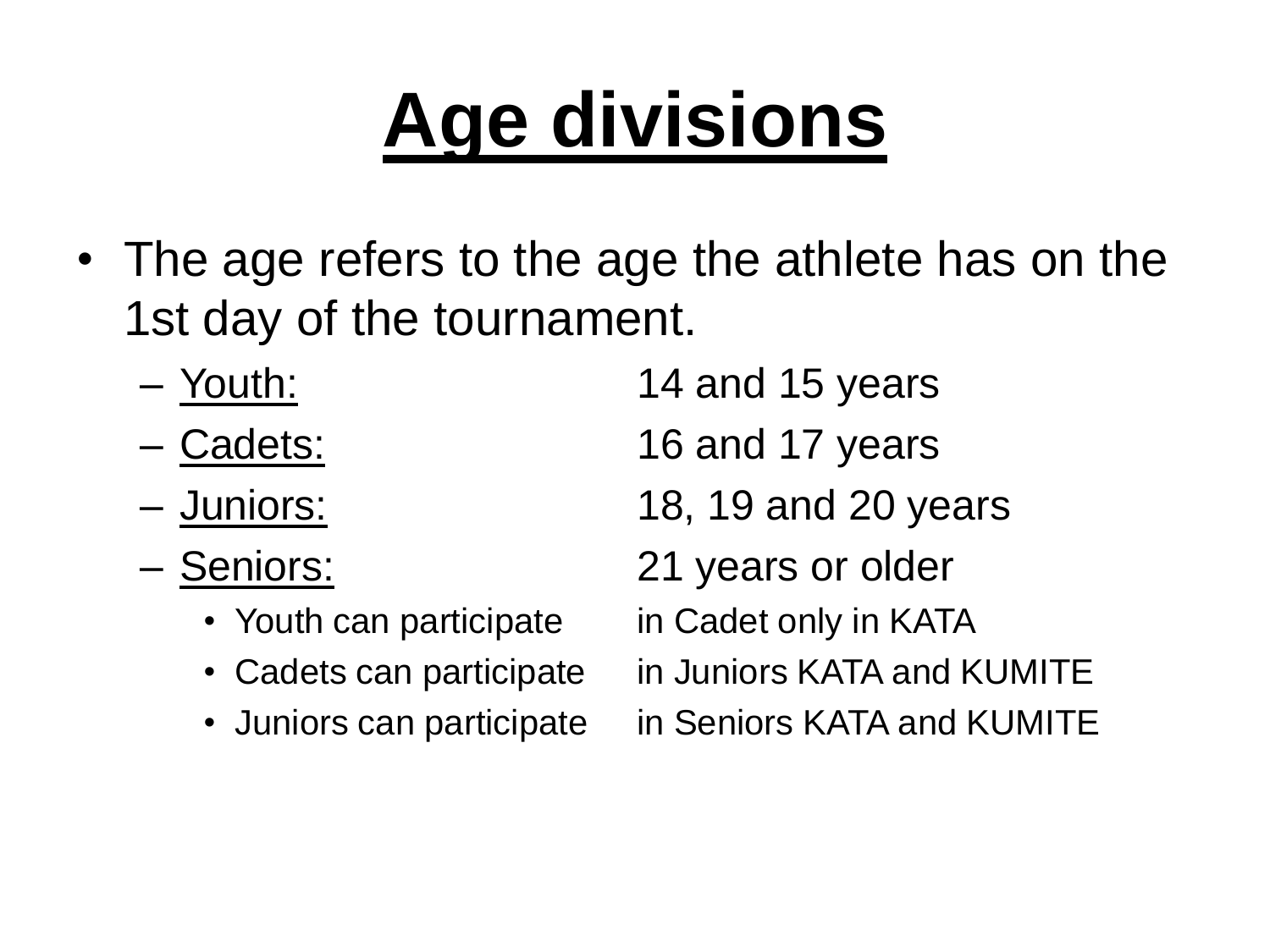# **Drawing and Time schedule**

- One copy of the draw, the numbers and the time schedule will be handed out after congress.
- The starting times on the schedule are (the best possible) estimations.
- Attention: During the Tournament the time schedule can be changed. Be aware of any announcement on this matter.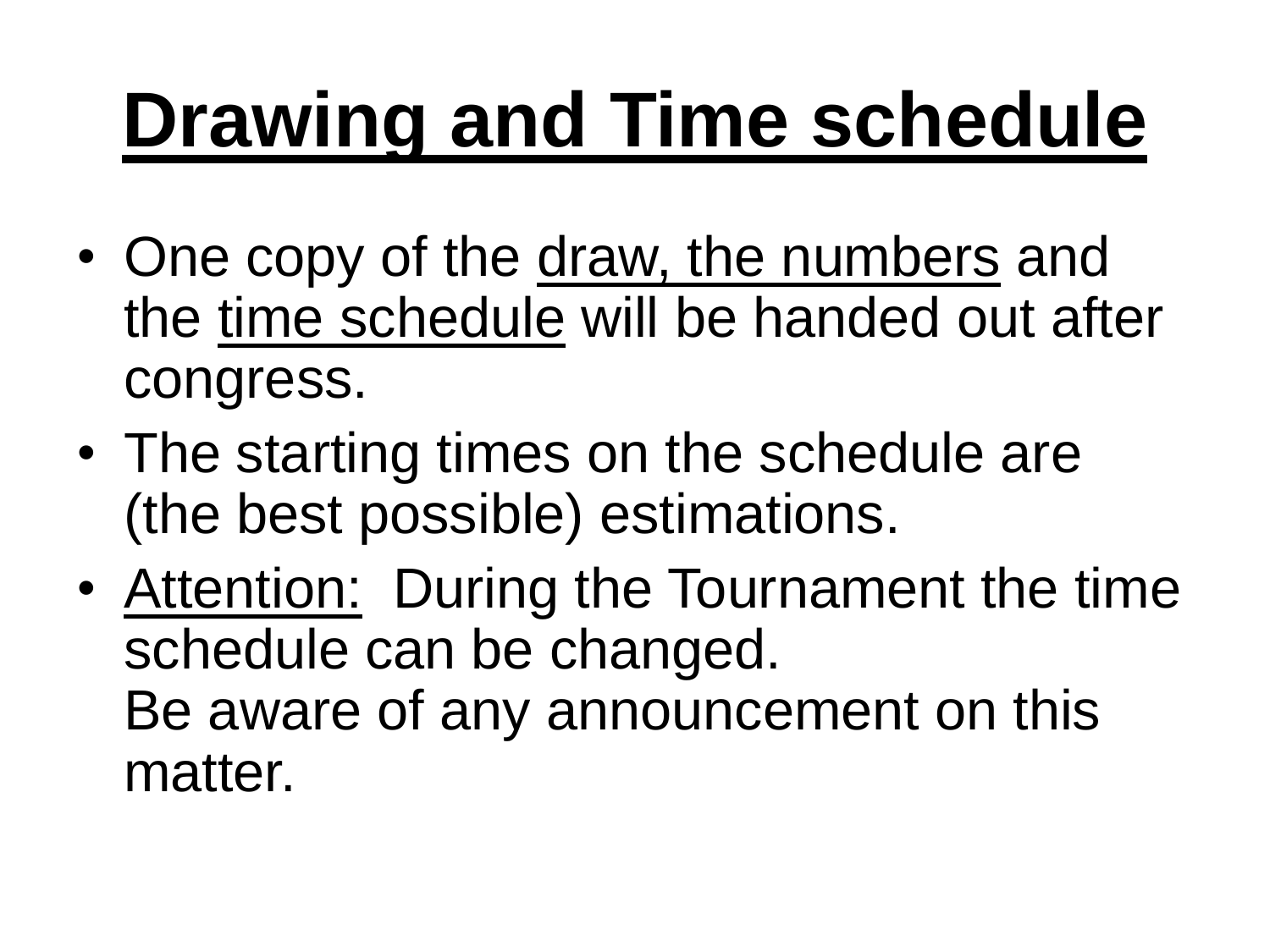# **Competition - Roll Call**

- Director of competition will announce the contest and the number of the match area
- Concerned competitors have to present themselves asap (**within 1 minute**) at the match area and line up there.
- Competitors will be called by the announcer of the area.
- On hearing his/her name, competitor must clearly confirm 'Oss' and show the number.
- Competitors who not confirming at that time will be called a last time (= last call) by the director of competition. If the competitor does not present **within 30 seconds**  he/she will be excluded from that contest.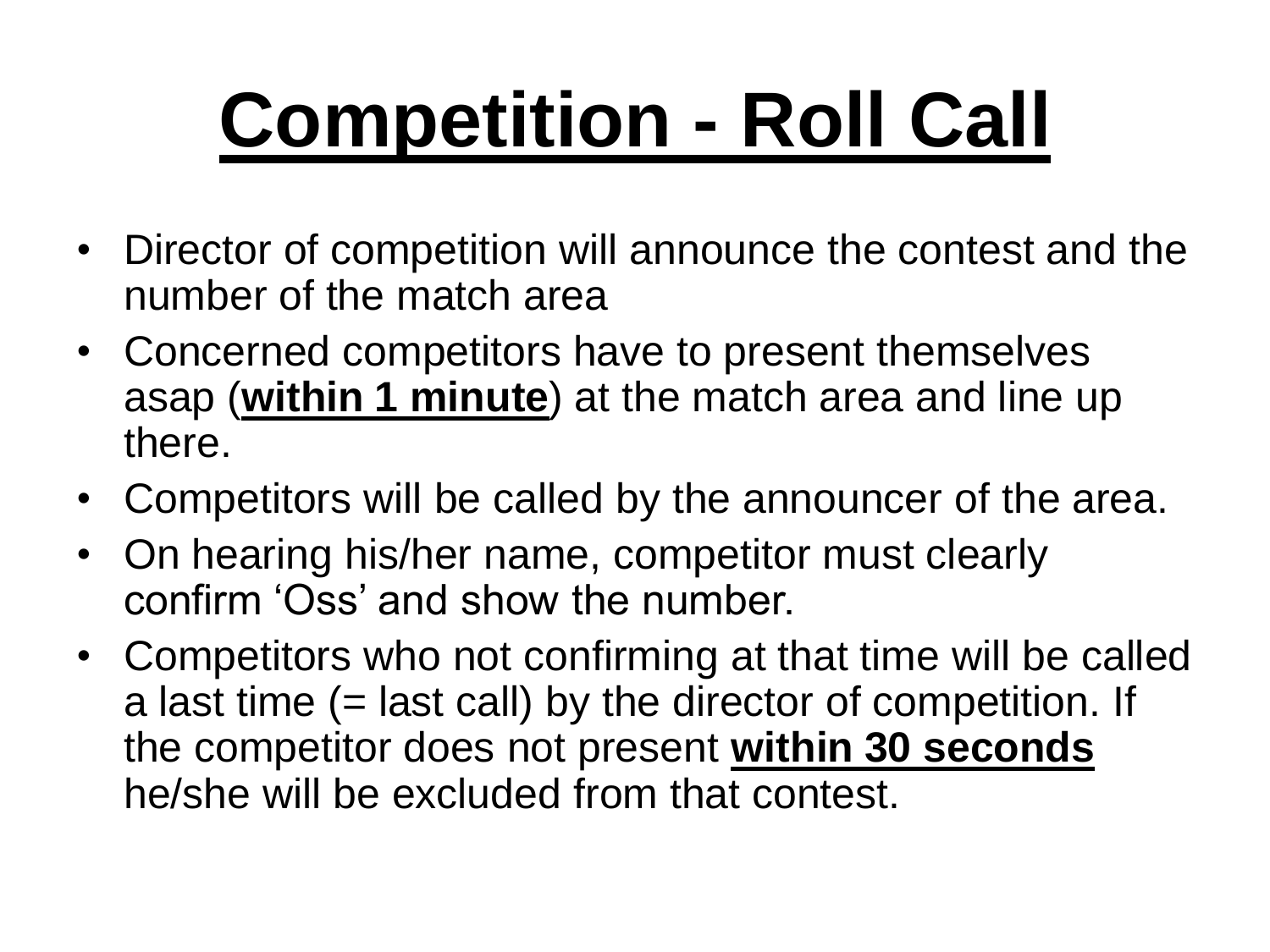## **Competition - Final bow**

- At the **end** of all contest of the pool, all competitors who participated at that contest have to line up for the final bow.
- It is a part of RESPECT
- If this is not happen, there is the possibility of sanctions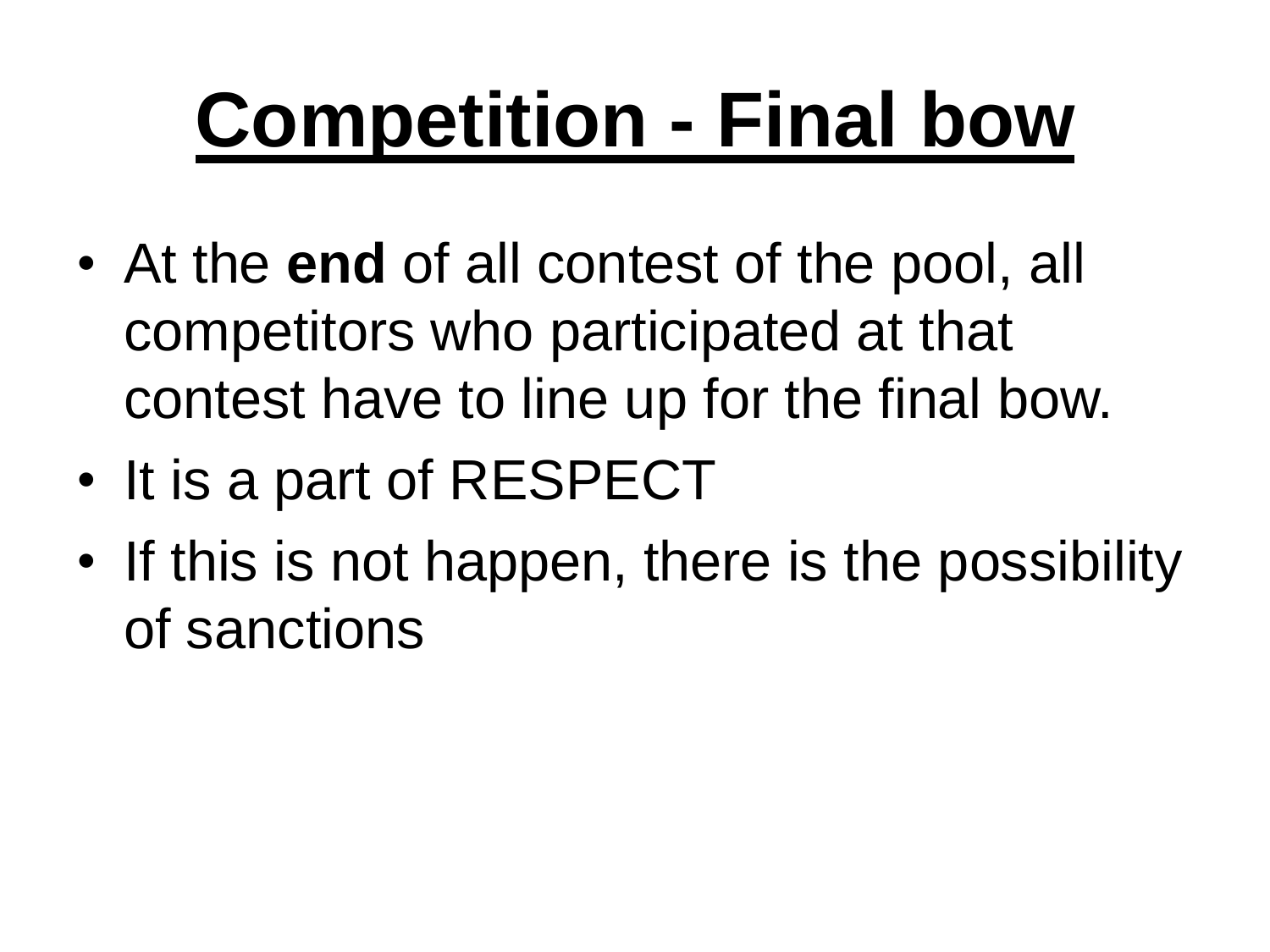# **Coach**

- The coach shall at all times during the tournament wear an overgi (or tracksuit) with an identifying badge upon it.
- Position of coach during the match: Behind the starting position of his competitor(s).
- Coaching is only possible when a match is suspended by Referee's command "Yame" and till the moment the Referee resumes the match.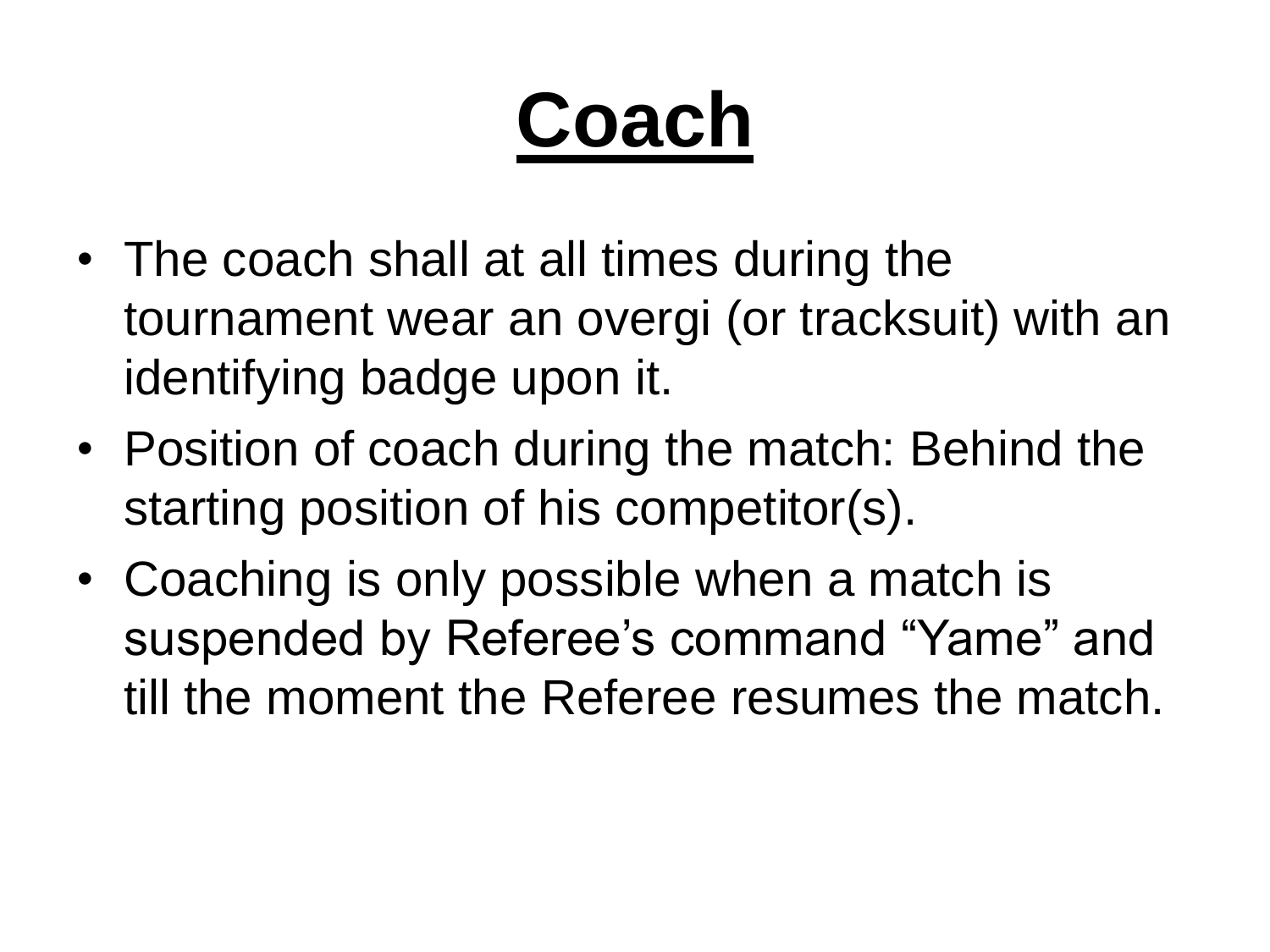# **Kumite Competition**

#### • **Fist protectors**

– In all kumite contests the contestants shall wear the ESKA approved fist protectors.

#### • **Bandages or supports**

- A competitor is not allowed to wear any bandages or supports (tape), except with the Tournament doctor's permission.
- Competitors, requiring bandages or supports, have to present themselves to the Tournament doctor **without** any bandage or support ½ hour **before** the contest starts in which they have to participate.
- After examination the doctor will decide whether a competitor is allowed to start with bandage or support (tape) or not.
- Written permission will be given by the Tournament doctor to the concerned athlete.
- This permission has to be shown to the referee at the roll call.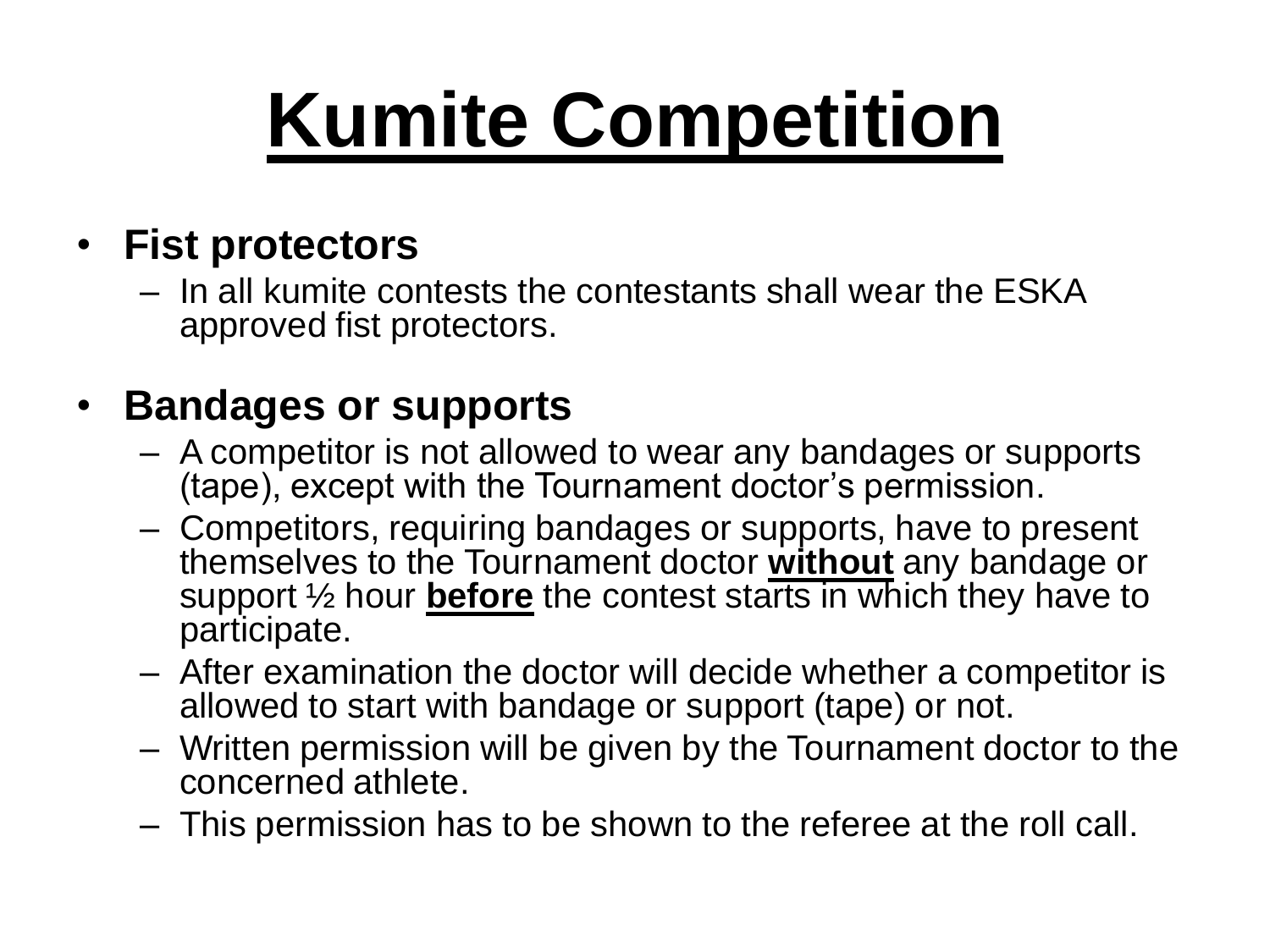#### **Encho sen**

- **In a draw after two minutes, there will be an extension of one minute**
- **the first to score will be the winner.**
- **In the absence of a score Referees makes a decision.**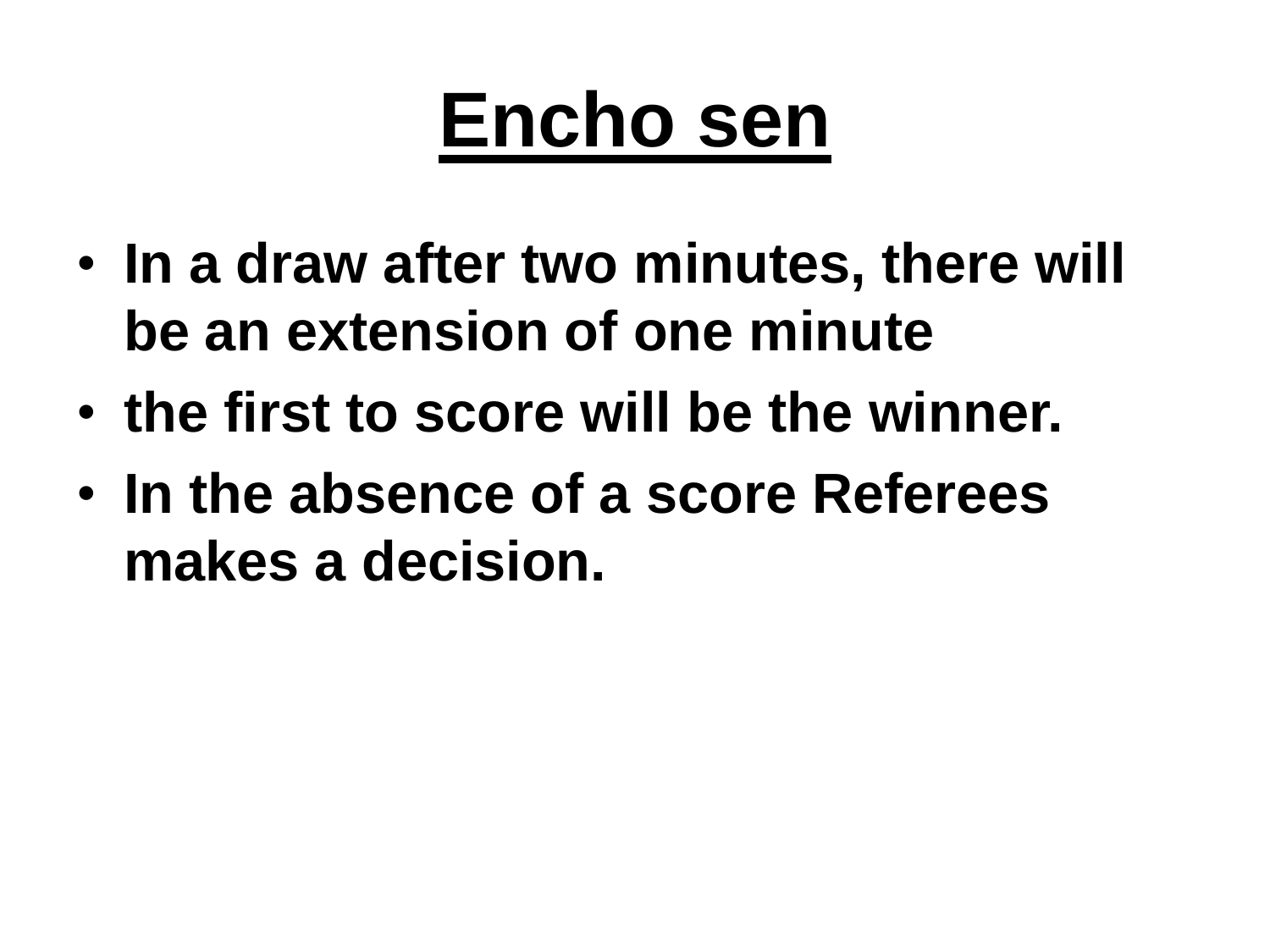## **Team Kumite Match**

#### • **Order of competing.**

- The coach fill out the order of the competitors on the special forms. He will write in capital letters the correct competition number and the name of each competitor.
- Hand over the form before the contest starts to the area table (Rekord keeper)
- If a team is not complete the forfeited position is free, but will be clearly marked in the order on the written form.
- A team which lines up in an other order than in form is written, will be disqualified!!
- Each team match requires a new form.
- The fighting order can be changed for each round but once notified, it cannot then be changed.
- Use of a reserve constitutes a change in fighting order.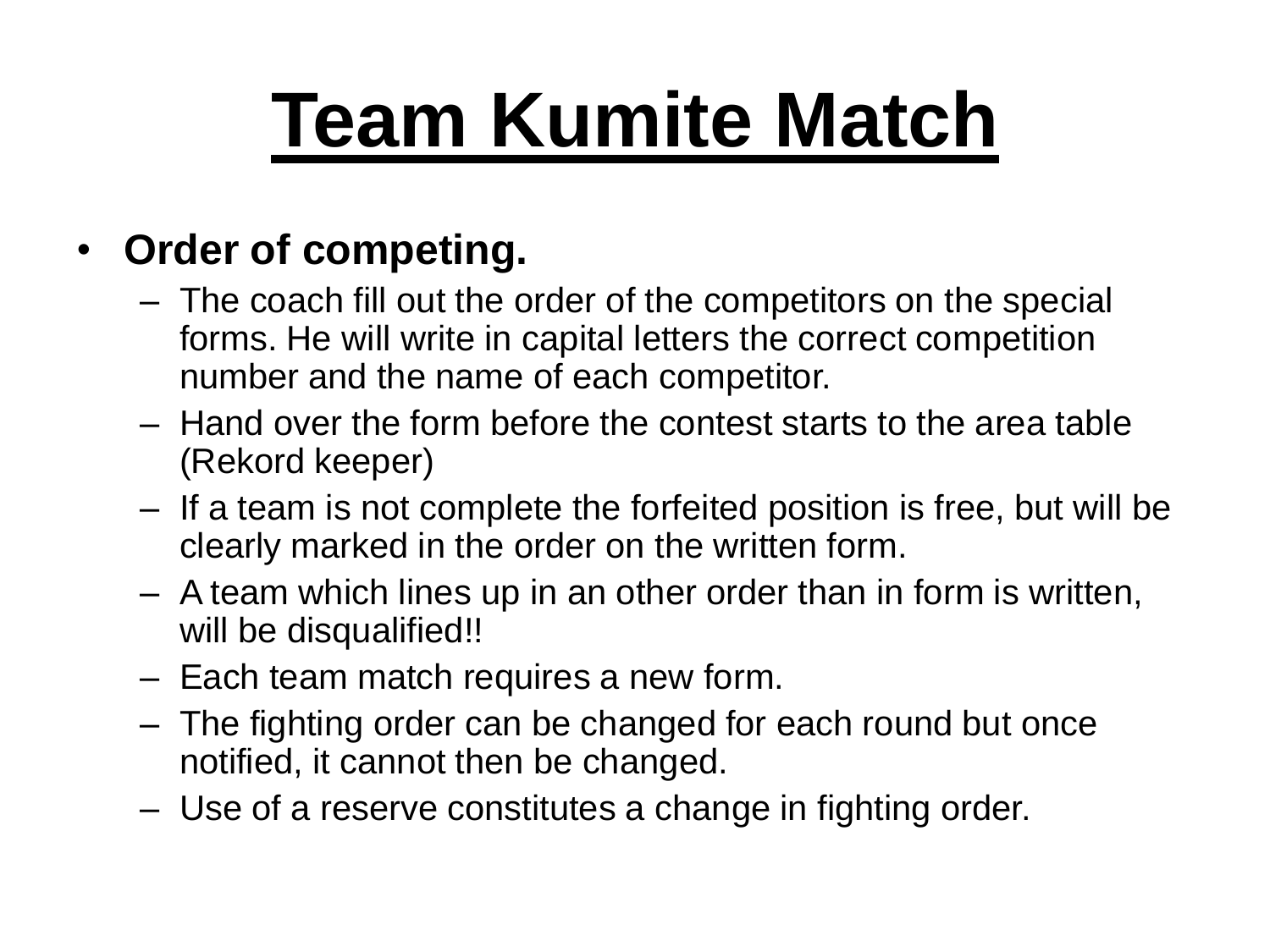## **Team Kumite Match**

- Number of competitors
	- The number of persons comprising a team shall be an odd number (the number will be stated in the Tournament Rules and on the Tournament Application Form).
	- A full team must be present at the championship.
	- In the first match of a team kumite contest a complete team must be present. All of them must compete in the first match
		- Exception: If, in the first match, a full team cannot present due to championship conditions or for any other reason, the competition committee must informed before the category starts, the committee will make a decision.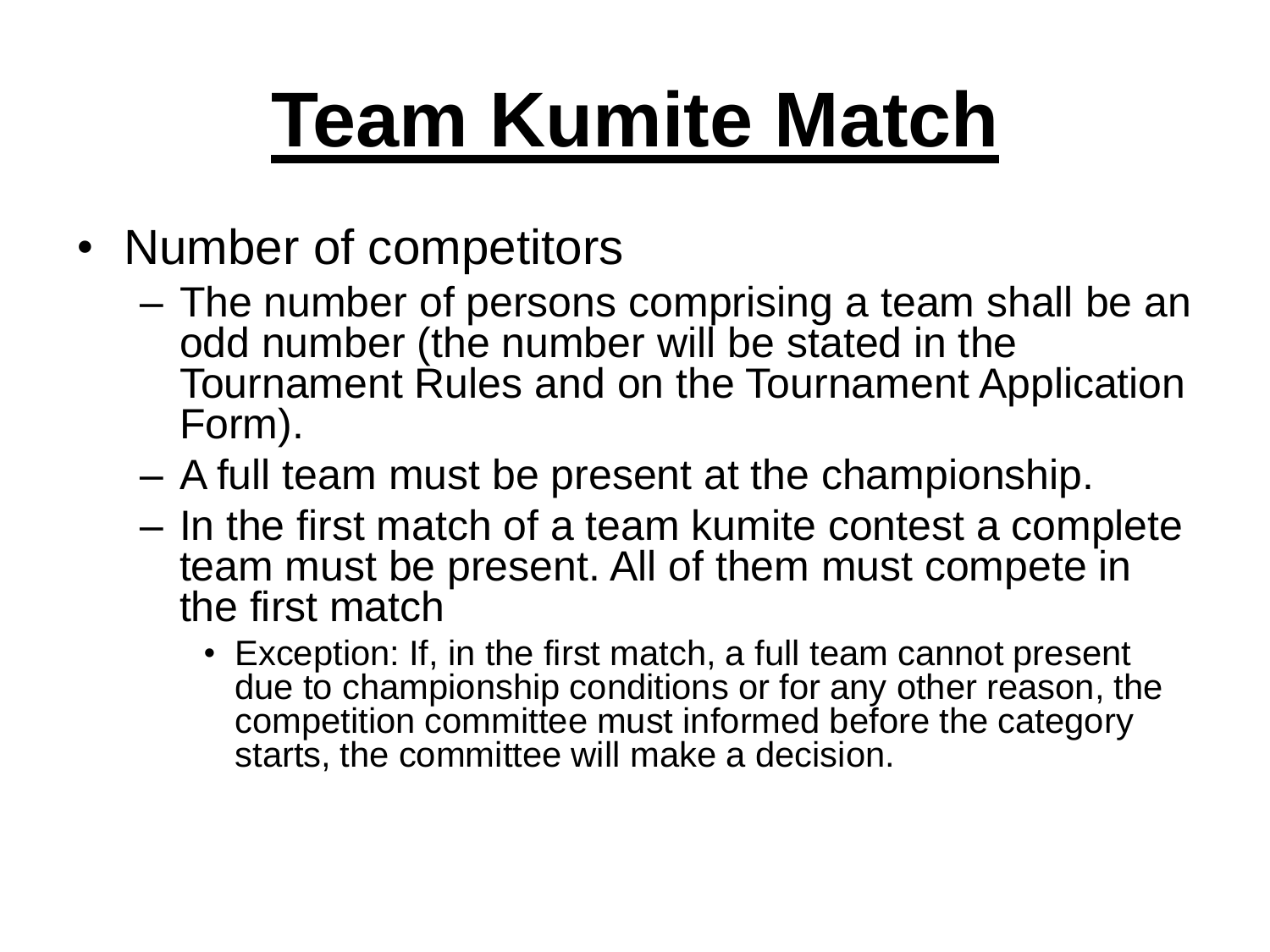- Eliminations: to 4 competitors all over the complete category (not the pool!)
	- First round: to 16 competitors
		- Shitei Kata (Referees choice)
			- Heian Shodan
			- Heian Nidan
			- Heian Sandan
			- Heian Yondan
			- Heian Godan
			- Tekki Shodan

Judgement will be done by the Flag system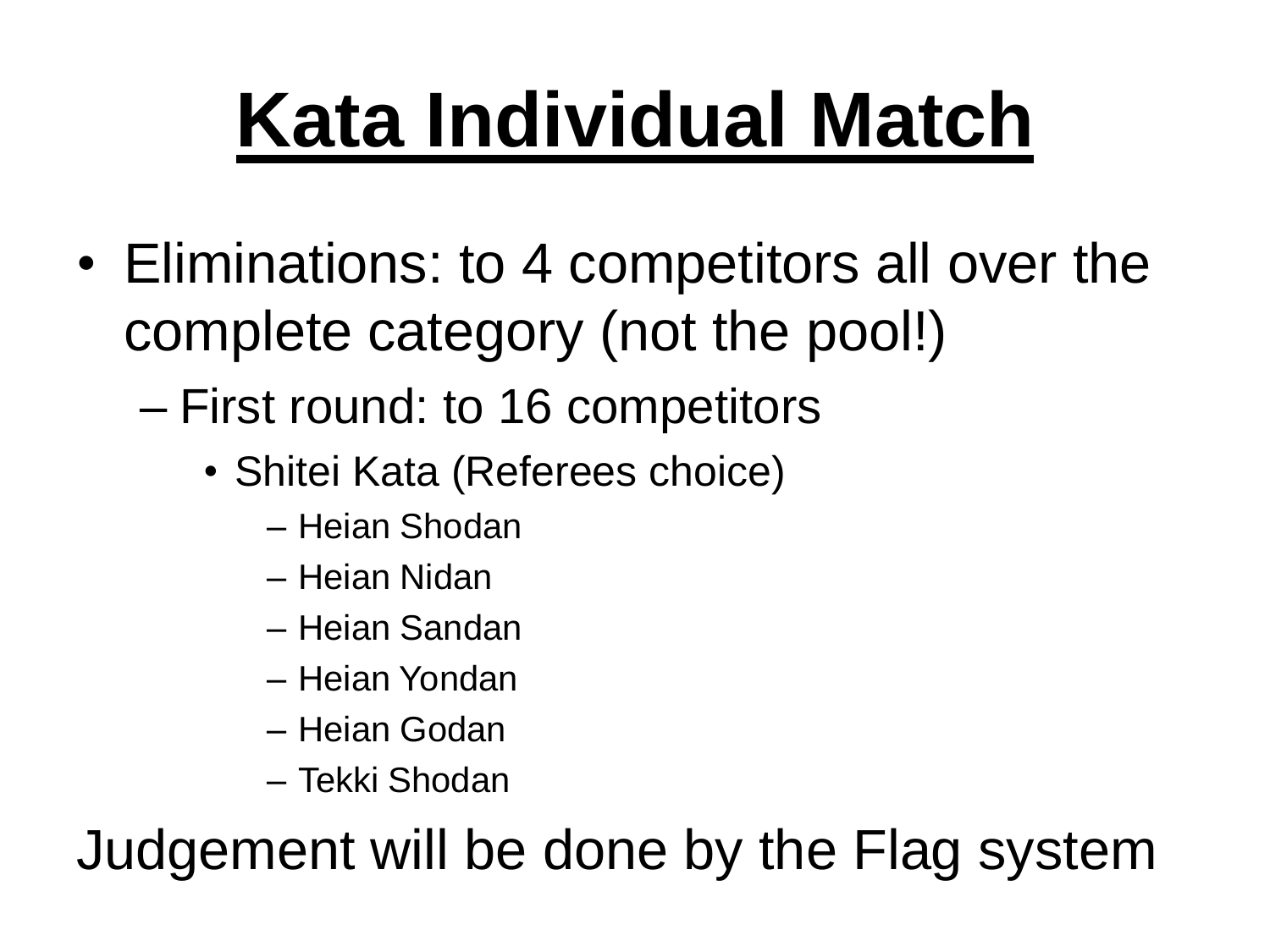- Second round: from 16 to 8 competitors (complete category).
	- Shitei Kata (Referees choice):
		- Bassai Dai
		- Kanku Dai
		- Jion
		- Empi

Judgement will be done by the Flag system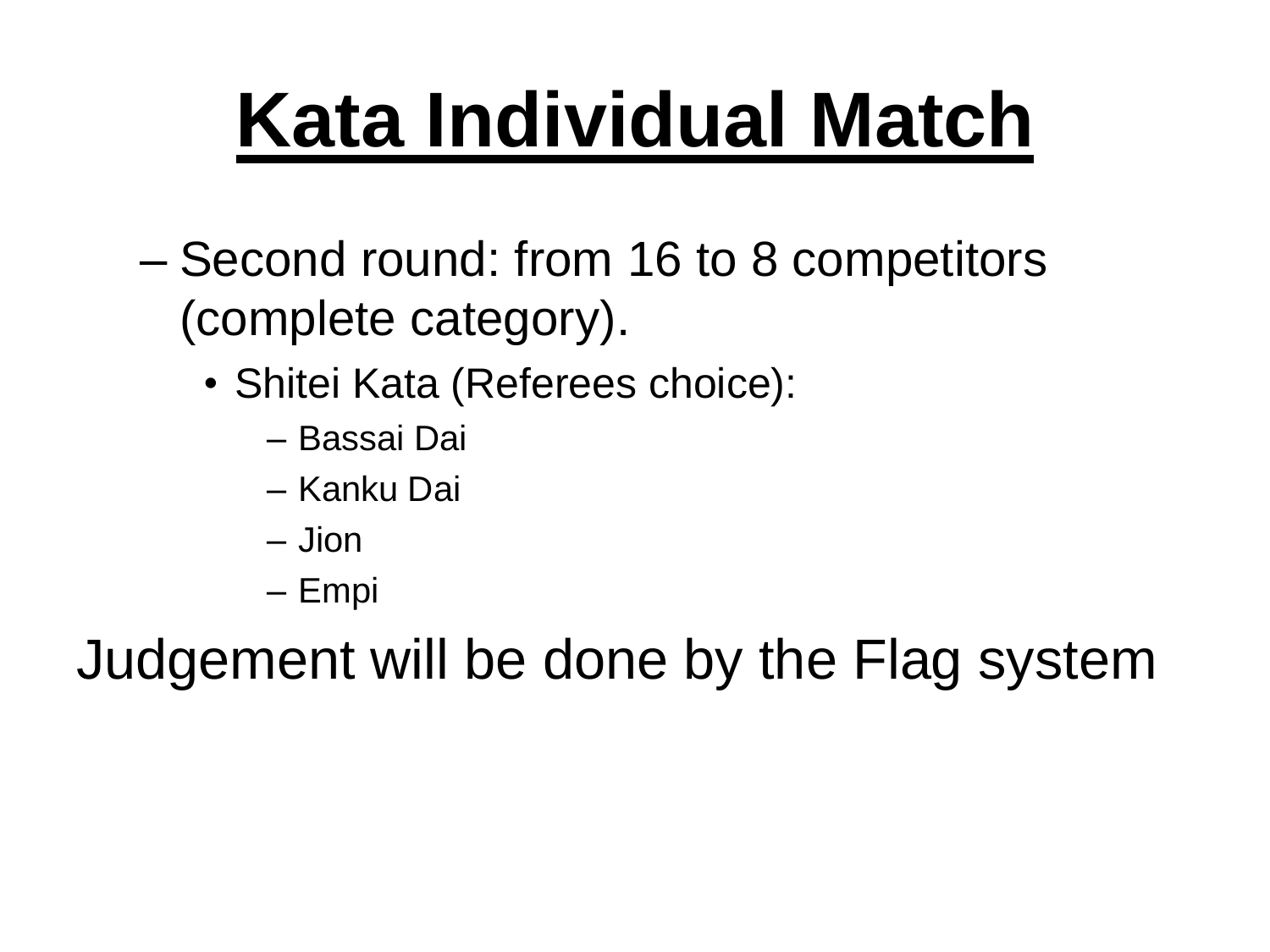- Third round: from 8 to 4 competitors (complete category)
	- Sentei Kata (Competitors choice):
		- Bassai Dai
		- Kanku Dai
		- Jion
		- Empi
		- Hangetsu

Judgement will be done by the *Point system*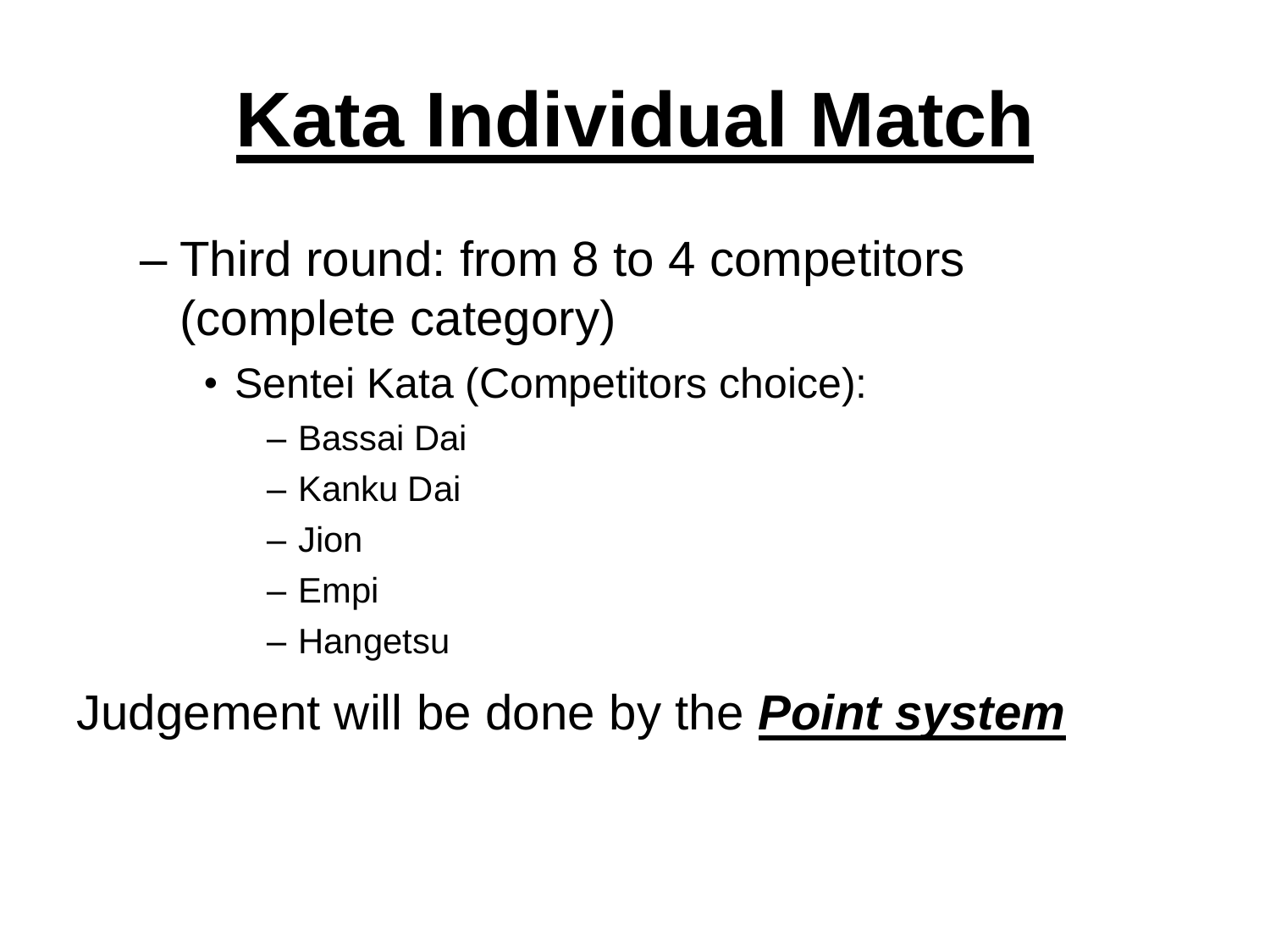#### – Final: the last 4 competitors

- Sentei Kata (Competitors choice)
	- Bassai Dai
	- Kanku Dai
	- Jion
	- Empi
	- Hangetsu Sochin
	- Bassai Sho
	- Kanku Sho
	- Tekki Nidan
	- Tekki Sandan
	- Jitte
- Wankan
- The Kata in the Final must be different from the Kata performed in the third round. Judgement will be done by the Point system
- Jiin
- Gankaku
- Chinte
	- Unsu
- 
- Nijushiho
- Meikyo
- Gojushiho Dai
- Gojushiho Sho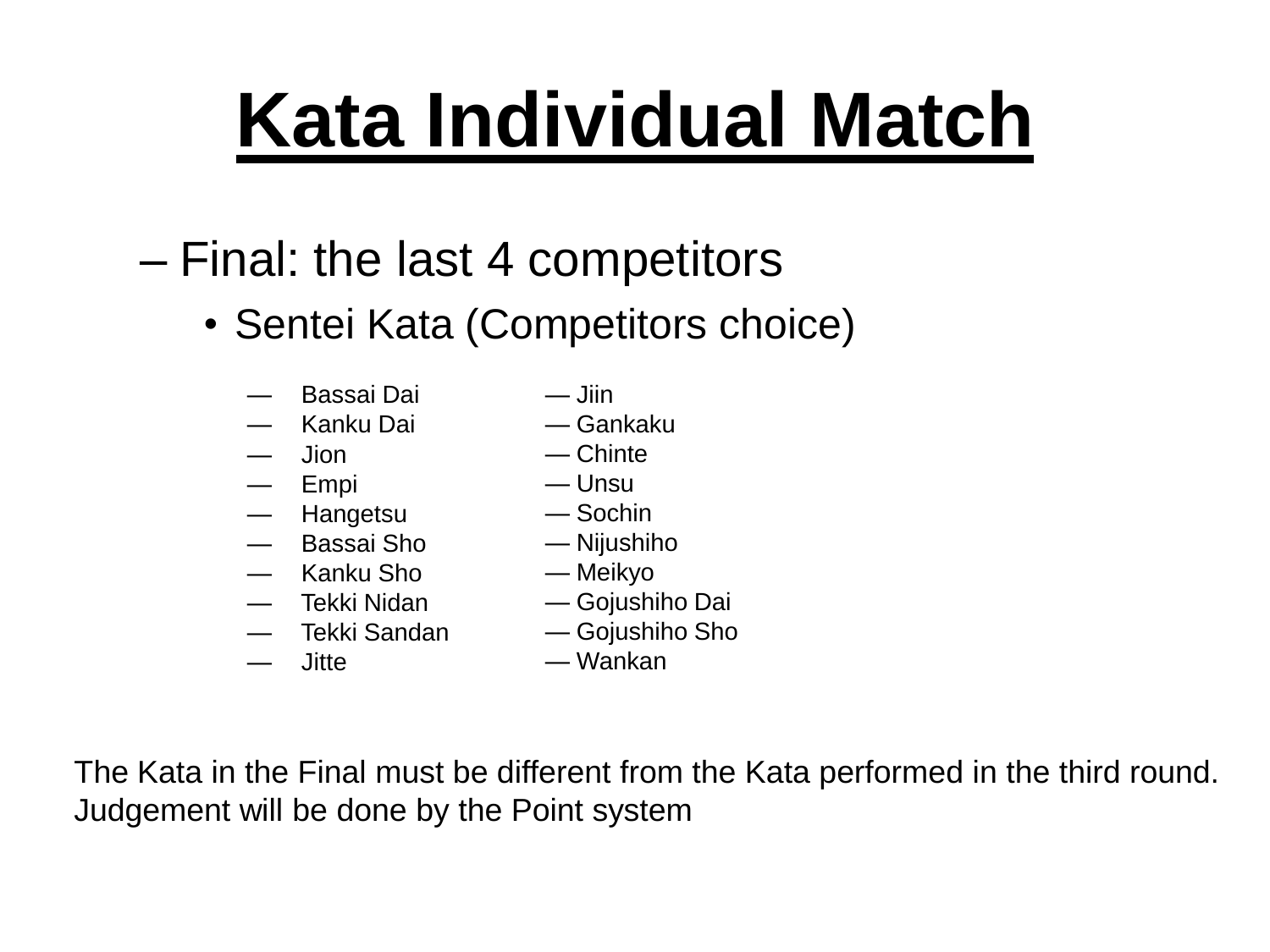### **Kata Team Match**

- Eliminations: eliminations to 4 teams
- Final: the last 4 teams
	- Sentei Kata (Competitors choice)
		- Bassai Dai
		- Kanku Dai
		- Jion
		- Empi
		- Hangetsu
		- Bassai Sho
		- Kanku Sho
		- Tekki Nidan
		- Tekki Sandan
		- Jitte
- Jiin
- Gankaku
	- Chinte
	- Unsu
	- Sochin
	- Nijushiho
		- Meikyo
		- Gojushiho Dai
		- Gojushiho Sho
		- Wankan

The Kata in the Final must be different from the Kata performed in the Eliminations. Judgement will be done by the Point system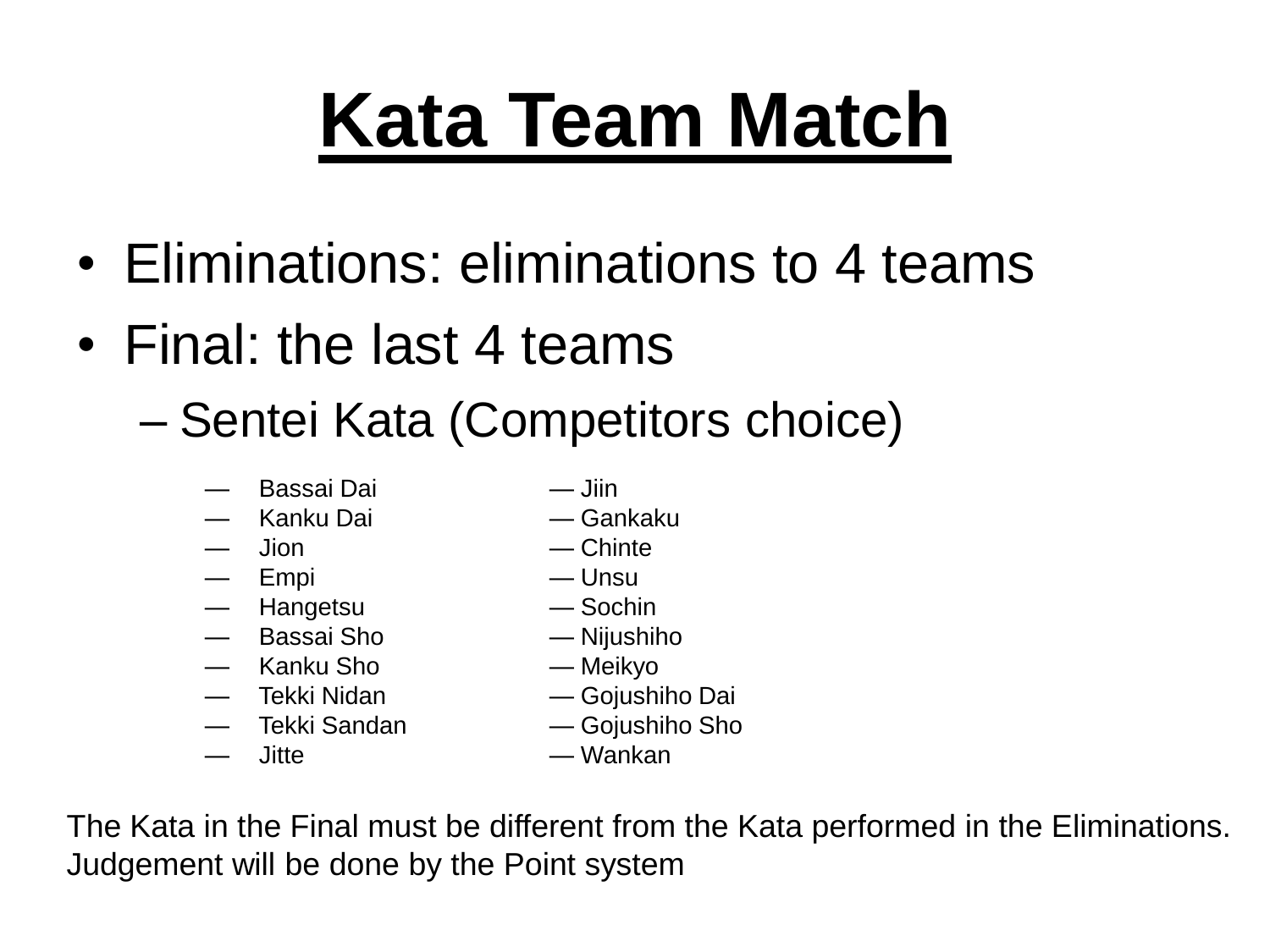#### **Protest against decision**

- The contestants cannot personally protest against the Judges' decision.
- Only when a decision given by the Referee and the Corner Judges is thought to have obviously violated the Rules of the Match or the Rules of Judging, the responsible officer of the team involved may protest to the Arbitrator against the decision immediately after it was detected.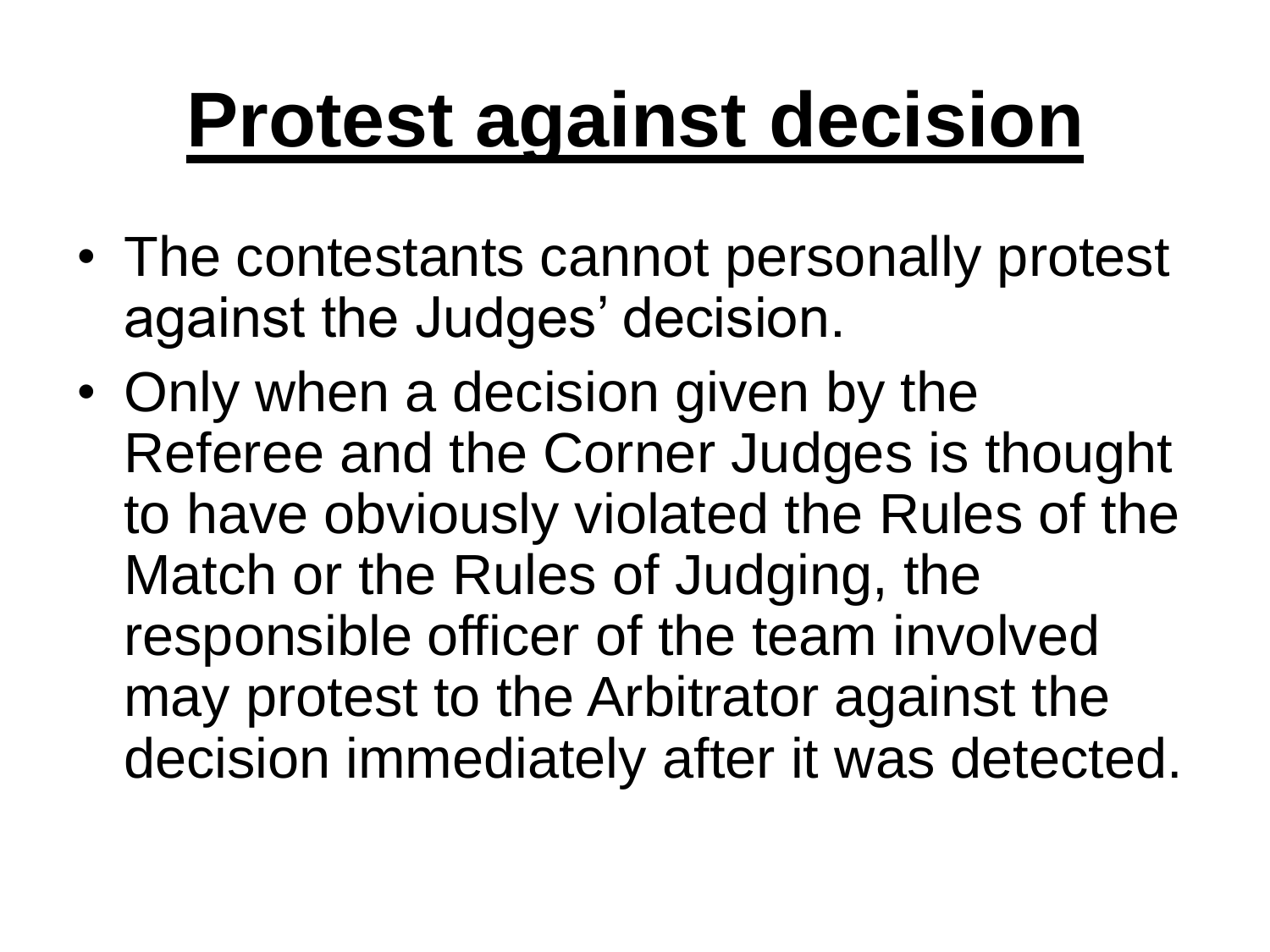#### **Protest against decision**

- When he receives a protest against a decision from the manager of a team to which the contestant belongs, the Arbitrator himself shall review the complaint, may call for an explanation of the Referee and/or Corner Judges, and in case he finds the decision patently unreasonable, he may demand the panel of the Judges to revise its decision.
- **When a protest is made through the Arbitrator, the Referee shall, on behalf of the Corner Judges and himself, explain to the Arbitrator the circumstances and grounds on which his decision was made. If the Arbitrator demands a review of the decision, a revision or confirmation of the decision must be made on the basis of a full concurrence of the Referee and the Corner Judges.**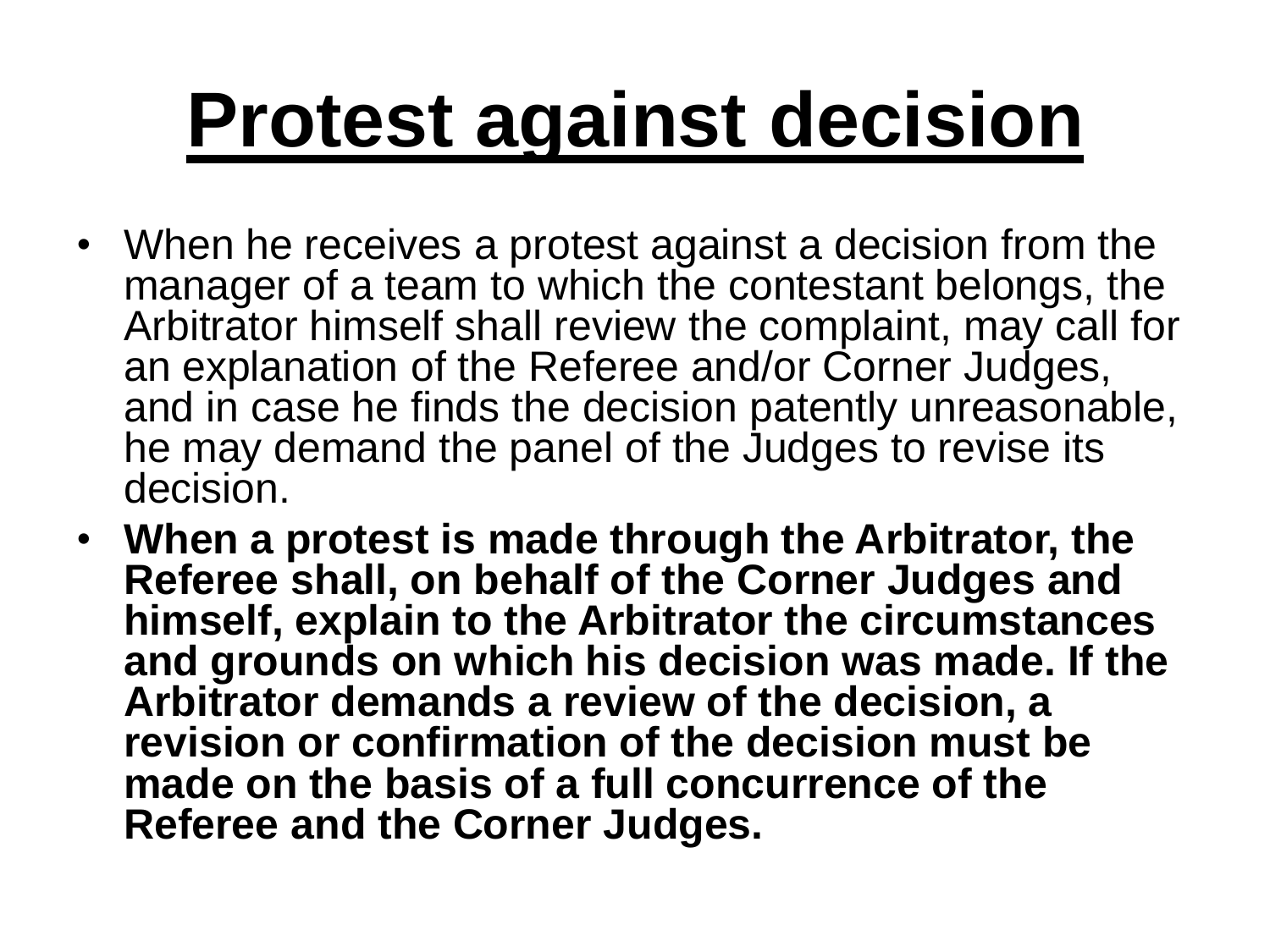#### **Behavior**

• During the whole period of their contest the participating competitors remain in karategi (without shoes, tracksuit, …)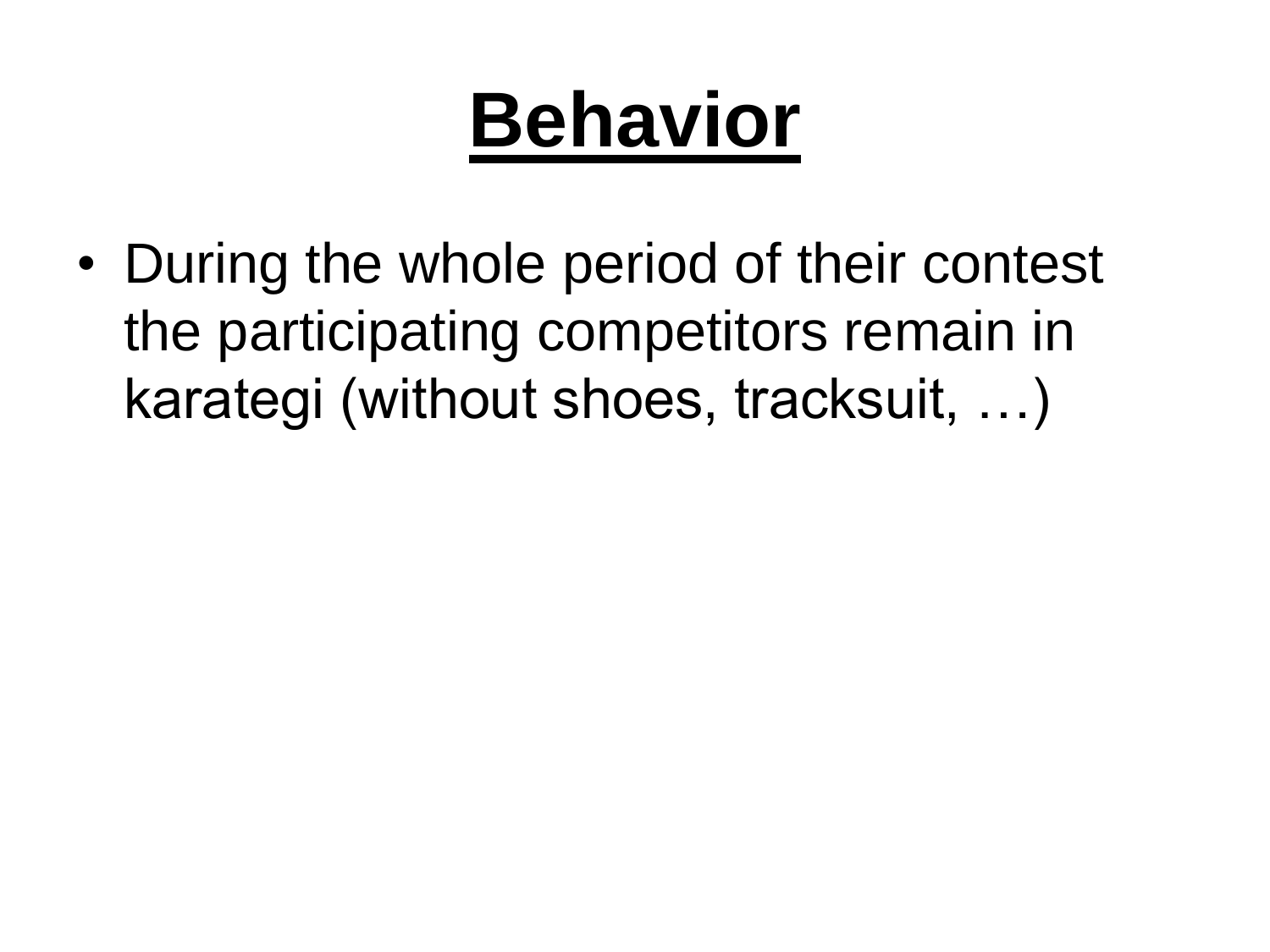#### **Insurance**

- Each country has to ensure that they have proper insurance for their athletes and representatives to participate at the event.
- **In case of transfer of an injured competitor to a hospital.**
	- Before the start of the Tournament the national delegation should designate someone of the delegation who has the duty, in case of urgency, to accompany an injured athlete to the hospital. This companion should carry the documents required by insurance or medical services.
	- Please ensure that this person can easily remain in contact with the delegation responsible and vice versa.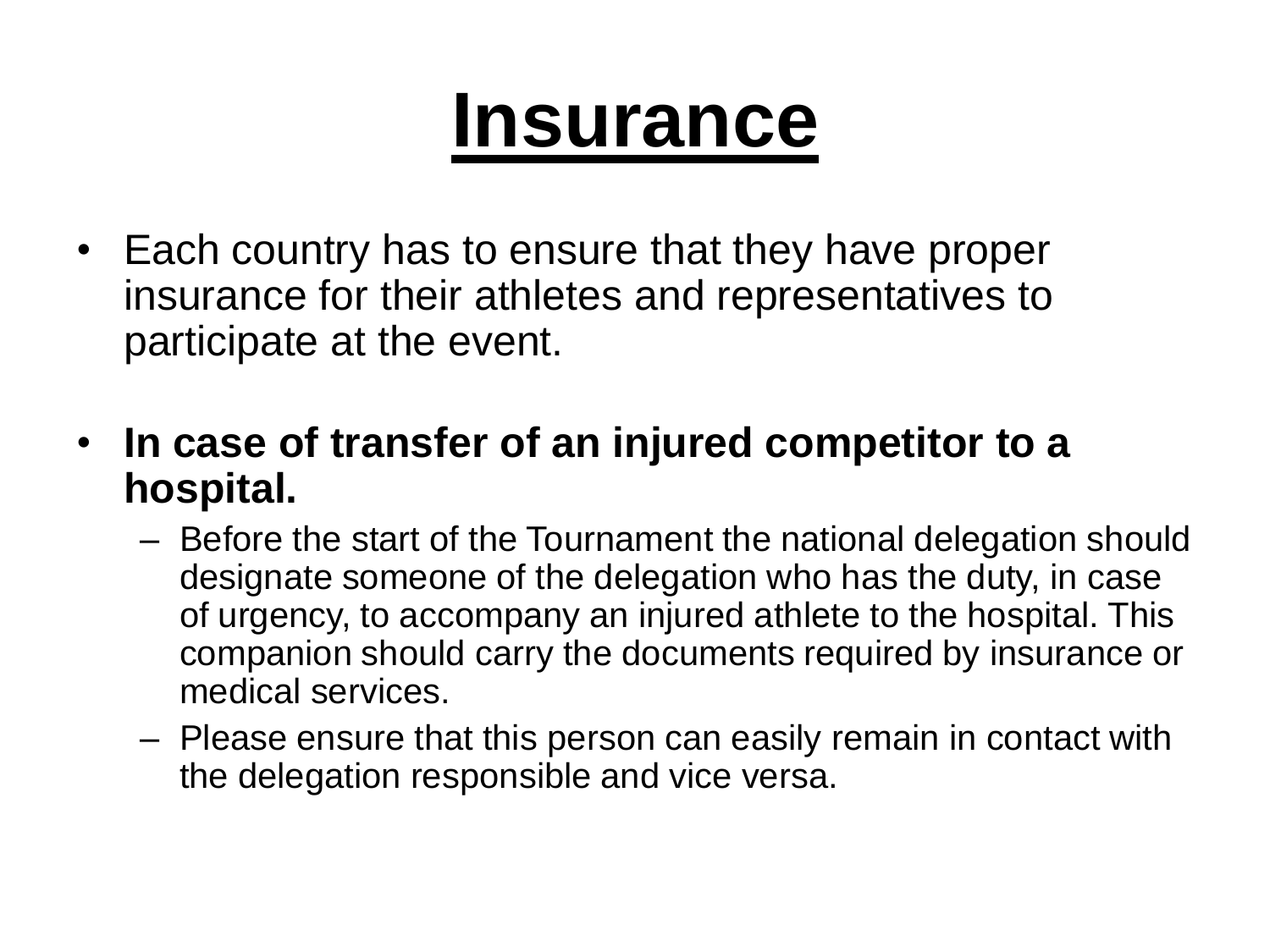# **Injuries or accidents during the match**

- OCCURRENCE OF INJURY OR ACCIDENT
	- In case of an injury of a contestant, the Referee shall at once halt the match, help the injured contestant and, at the same time, call the Tournament Doctor.
- AUTHORITY ON INJURIES AND ACCIDENTS
	- Only the Tournament Doctor can take decisions concerning all matters about injuries, accidents or physical condition of the contestants.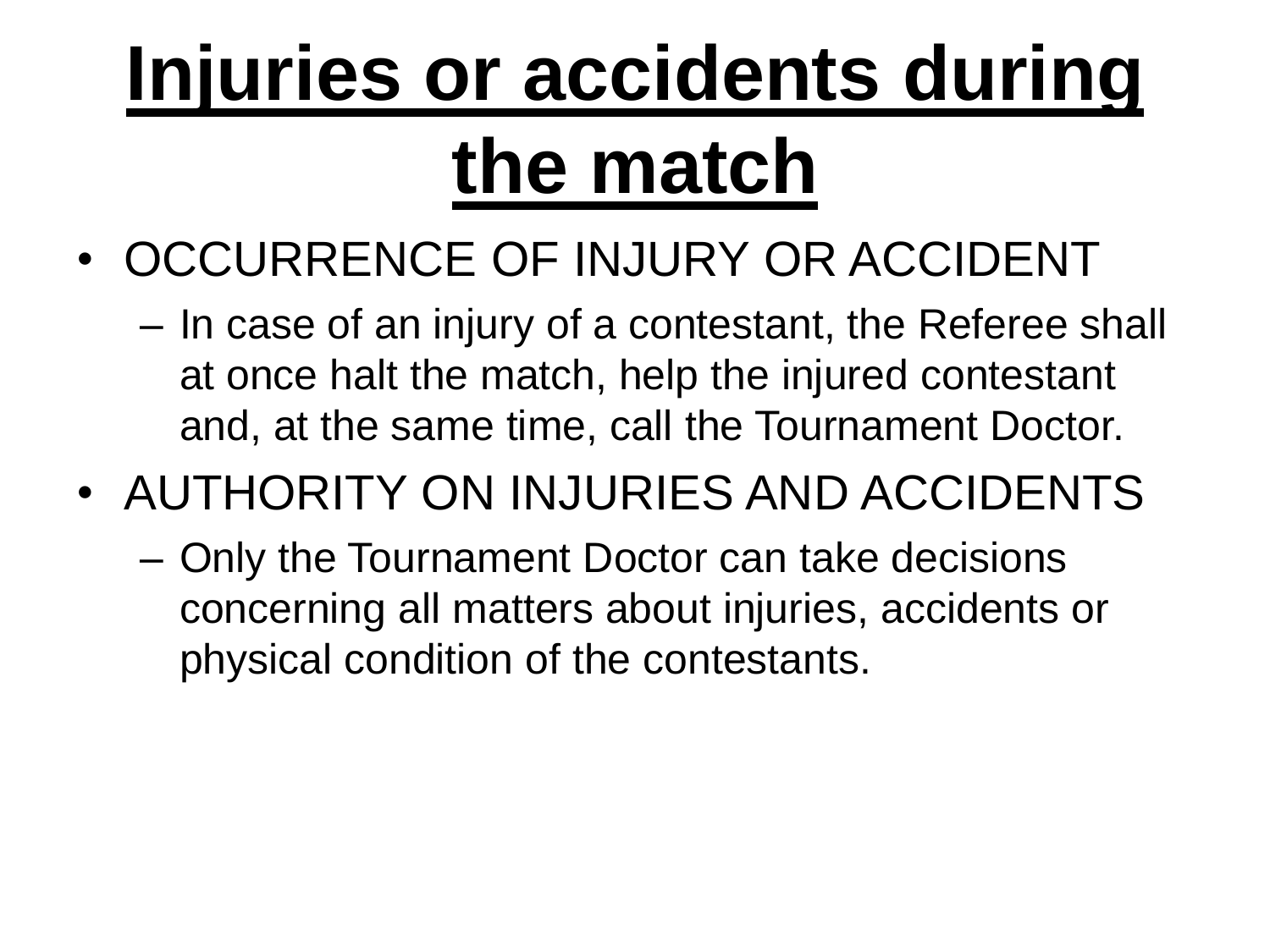#### **Injuries or accidents during the match**

- Contestant is unable to continue the match owing to an injury or any other physical reasons on the basis of the advice of the Tournament Doctor, the Referee shall terminate the match and suspend the injured from the match.
- If the injury is ascribable to his opponent he shall be declared as winner.
- If the injury is not ascribable to his opponent he shall be declared as matchloser.
- A contestant, who wins a match through disqualification of the opponent for causing injury, cannot fight again in the competition without permission from the Tournament Doctor.
- For the contestant's own safety: if a contestant wins **two matches through Hansoku** of his opponents, due to injuries caused by uncontrolled techniques, then the contestant will not be allowed to continue in the Tournament.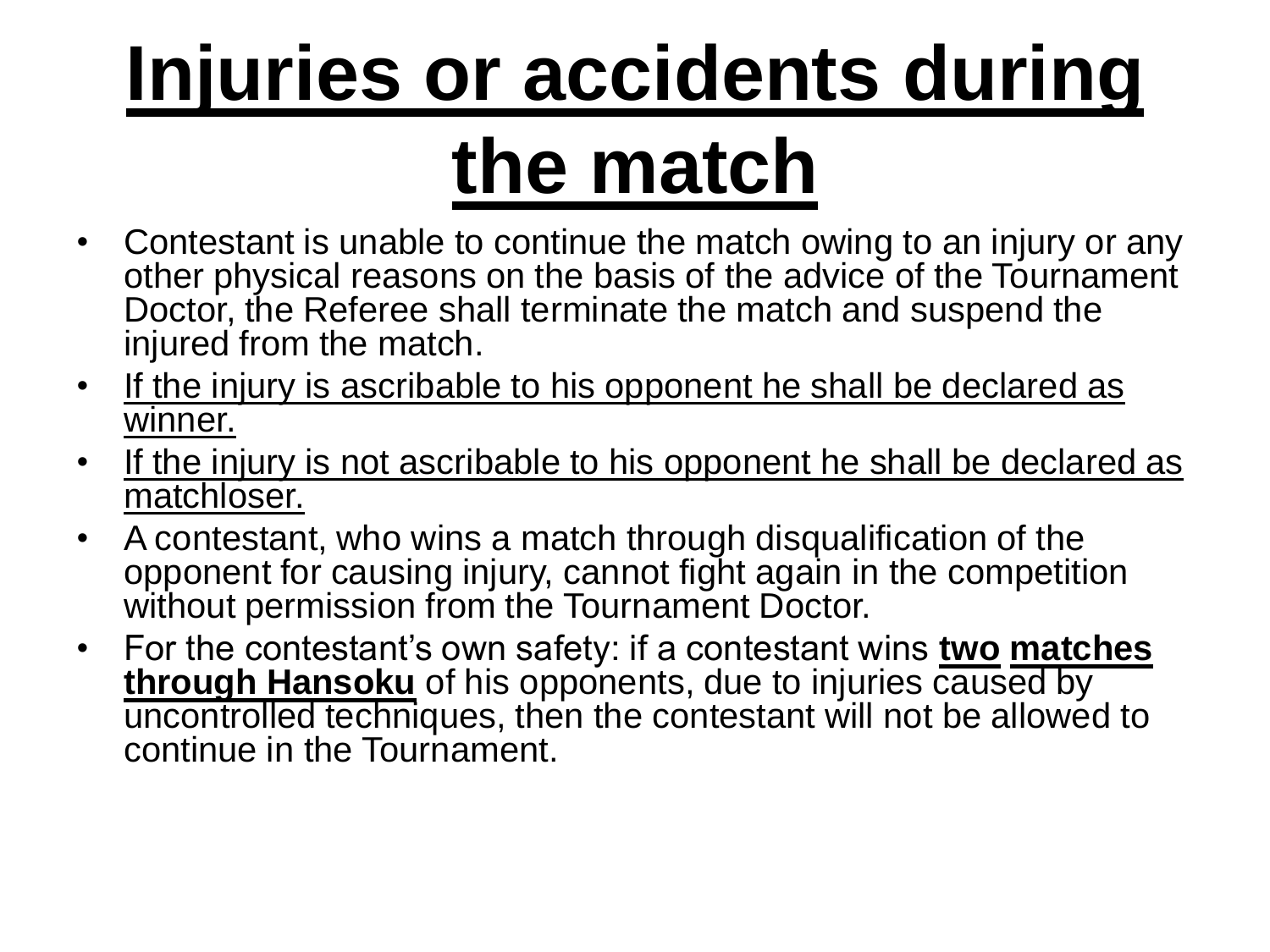# **Injuries or accidents during the match**

- When a contestant, who suffers a minor injury not serious enough to disable him, refuses to continue with the match or requests for permission to quit the match, he shall be declared as matchloser.
- In case an injury or injuries sustained during a kumite match for reasons not ascribable to one contestant disabled a contestant or in case both contestants are injured at the same time for reasons for which both are responsible, the contestant who quits the match shall be declared the matchloser.
- **In case both contestants quit and the reasons causing the injuries are not ascribable to either of the contestants, the match shall be declared a draw.**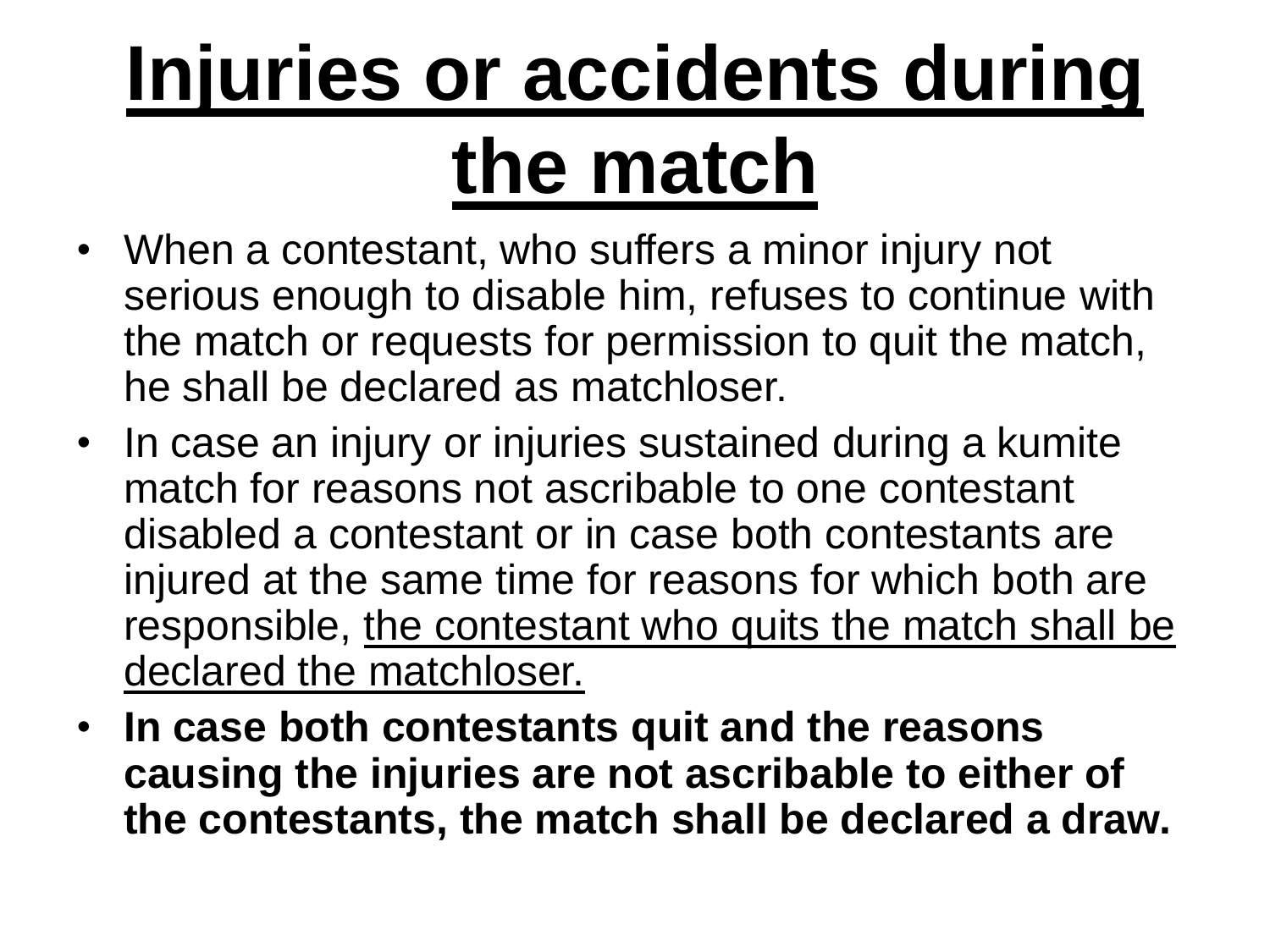#### **Other matters**

- Each contestant must keep his/her hair clean and cut to such a length that does not obstruct the smooth conduct of the match.
- Should the Referee consider any contestant's hair too long and/or unclean, he may, with the Chief Judge's approval, disbar the contestant from the match.
- Hachimaki (head band) will not be allowed.
- Hair slides are prohibited, as are metal hair grips.
- Contestants must have short fingernails and don't wear metallic or other objects.
- Soft contact lenses can be worn at own risk.
- The wearing of unauthorised clothing or equipment is forbidden.
- In the case of women, a plain white t-shirt may be worn beneath the karate jacket.
- Women may wear the authorized additional protective equipment approved by the Technical Committee.
- Each competitor must wear an identification number on the back.
- In Kumite Match and in Kata Flag System, one of the contestants shall fasten a red belt around his waist. The contestants don't have to take off their own belt.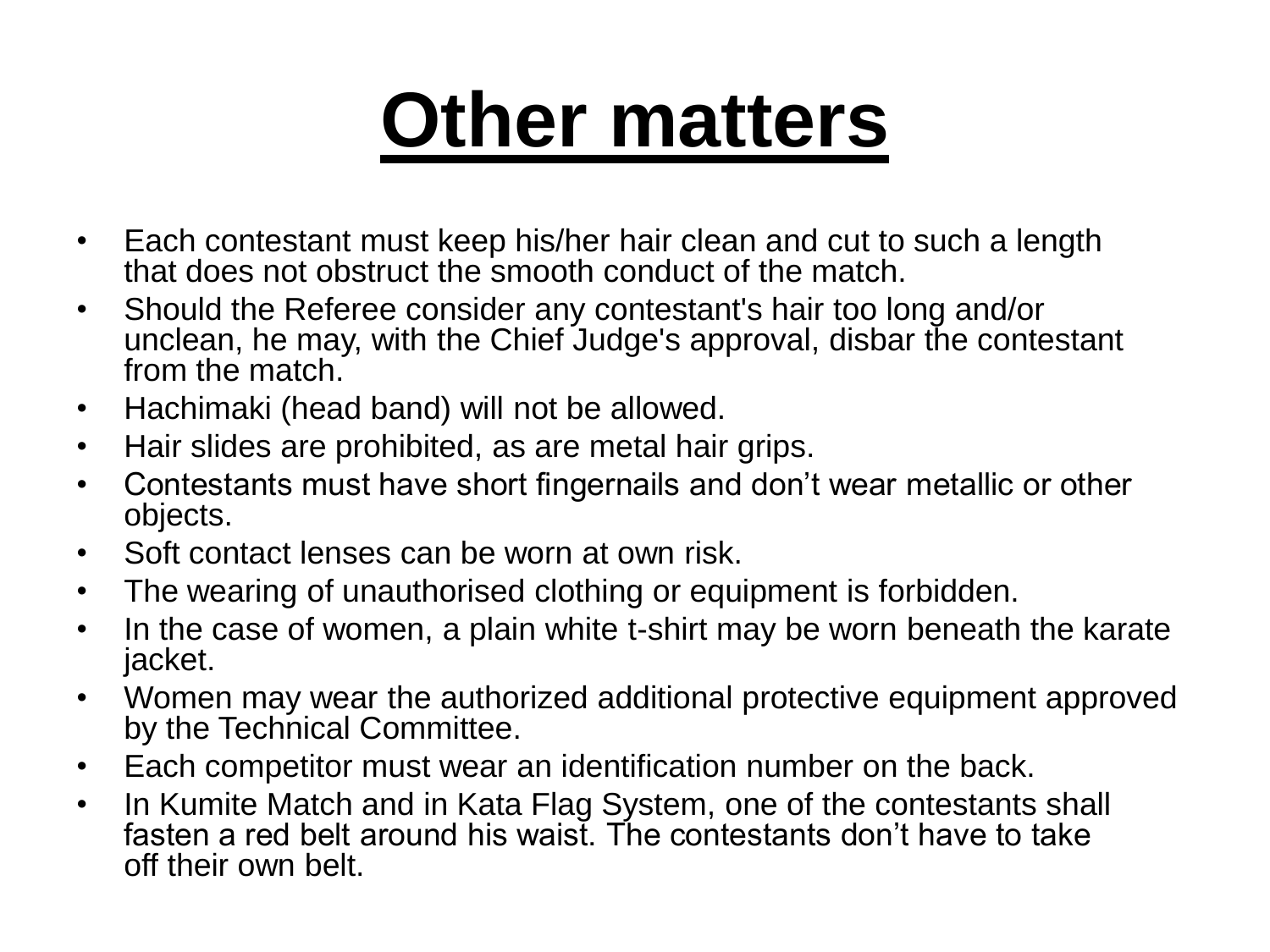#### **OPENING CEREMONY - PODIUM**

- **OPENING CEREMONY**
	- All competitors will line up per country barefooted, either in national tracksuit or in karate-gi, but all in the same outfit.

#### • **PODIUM**

– The finalists will line up barefooted, in karate-gi (without any publicity).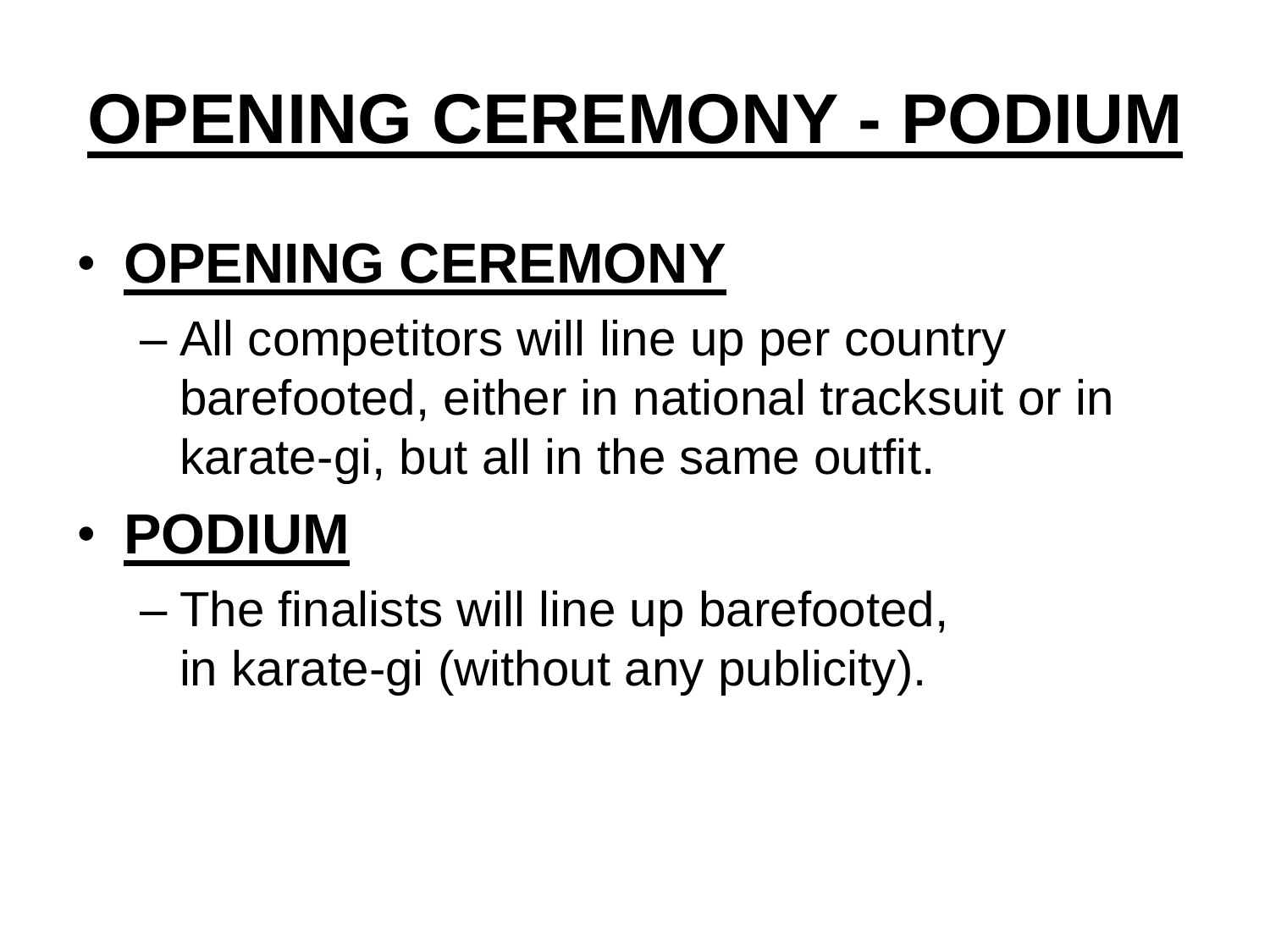#### **Karate-gi**

- The contestants shall wear a clean, white and unfigured karate-gi.
- **No taping** to cover publicity or advertising.
- The jacket, when tightened around the waist with the belt, must be of an overall length that it covers the hips.
- The sleeves of the jacket must come at least half the way down the forearm and may not be rolled up externally. **The sleeves may not cover the wrist.**
- The trousers must be long enough to cover at least two-thirds of the shin. **They may not cover the ankle.**
- The belt must be of an overall length that leaves approx. 15 centimeters of extra length on both ends after it has been properly tied around the waist. It should also be around 5 centimeters in width.
- A national badge may be worn. The maximum size of the badge is 10 cm by 10 cm. The position of the badge on the karate-gi is on the left breast.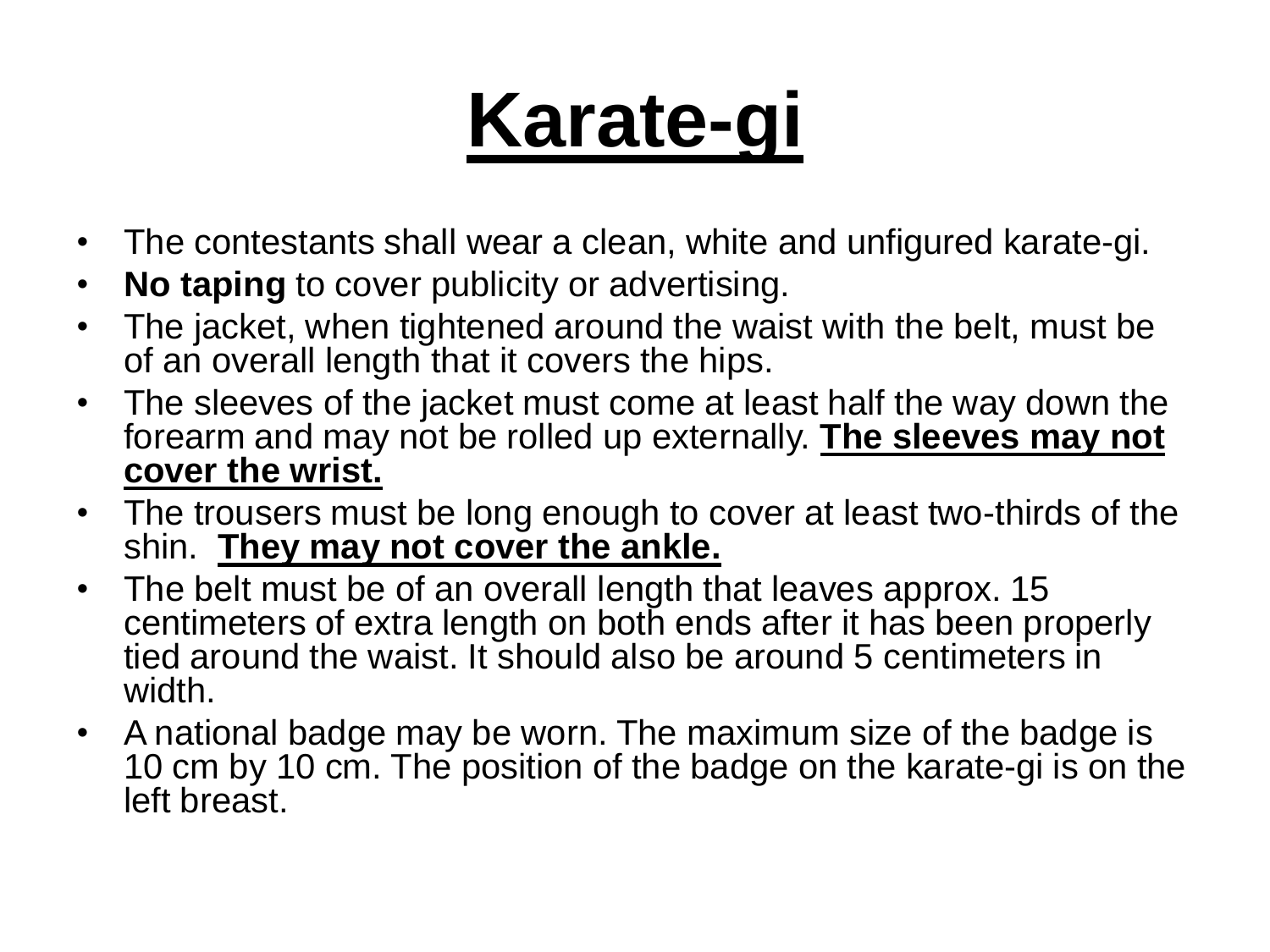## **Competition number**

- Competitors have to wear their competition number on the back – on the base of the kimono – under the belt.
- Just before entering the match area, competitors will show their competition number by turning their back to the Record keeper and announcer.
- The Record keeper and announcer will check the number to be sure that the correct competitor will compete.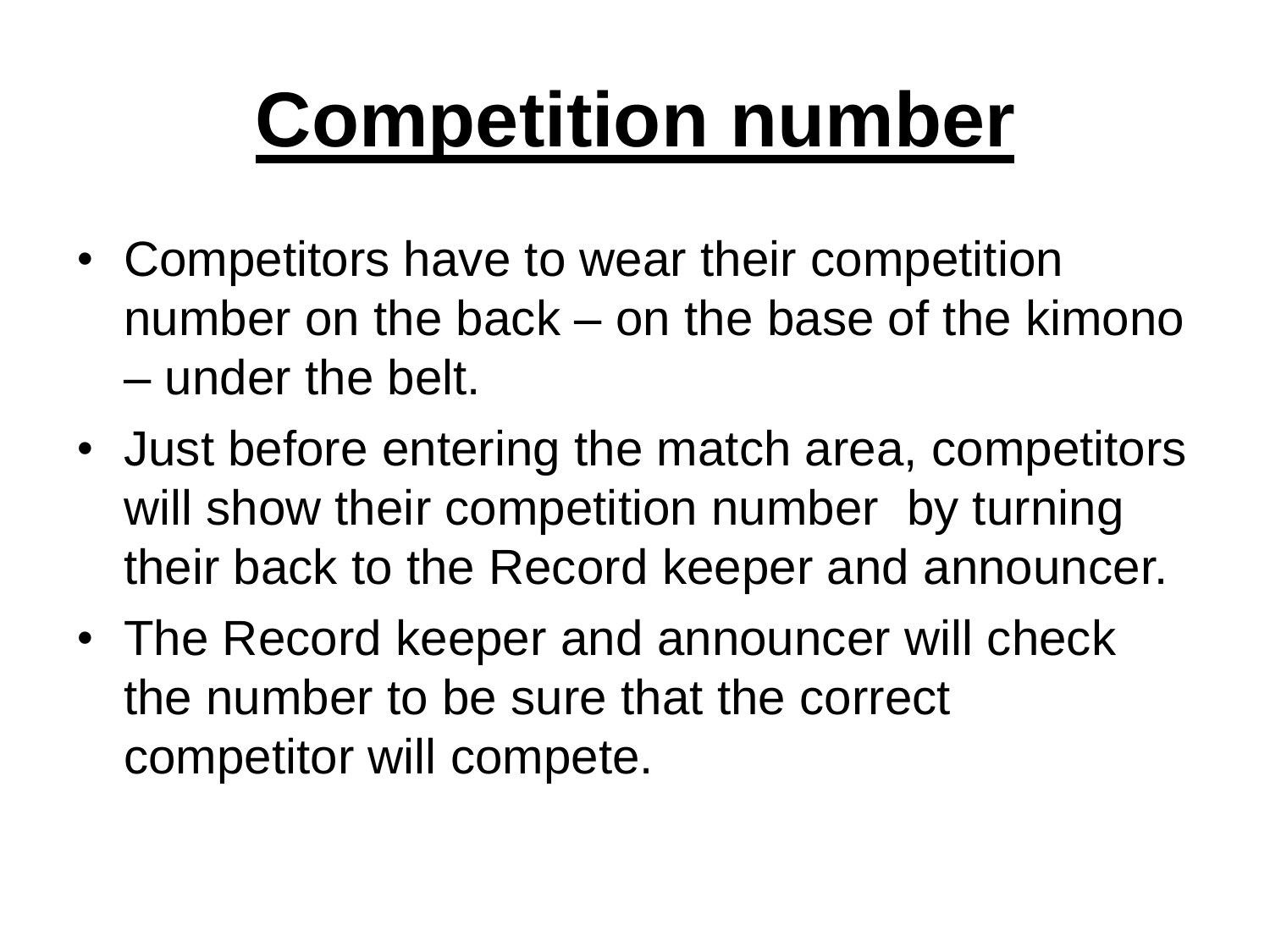# **Technical specifications of the mitts**

- Filling material: 2 components poly-urethane foam
- Surface: white Lycra
- Weight: max. 70g each
- Density: max. 0,25 kg/dm3
- Thickness: between 25 and 35 mm
- Width: max. 110 mm
- No publicity allowed, except on the wrist-bandage
- This shape has to be respected (see pictures)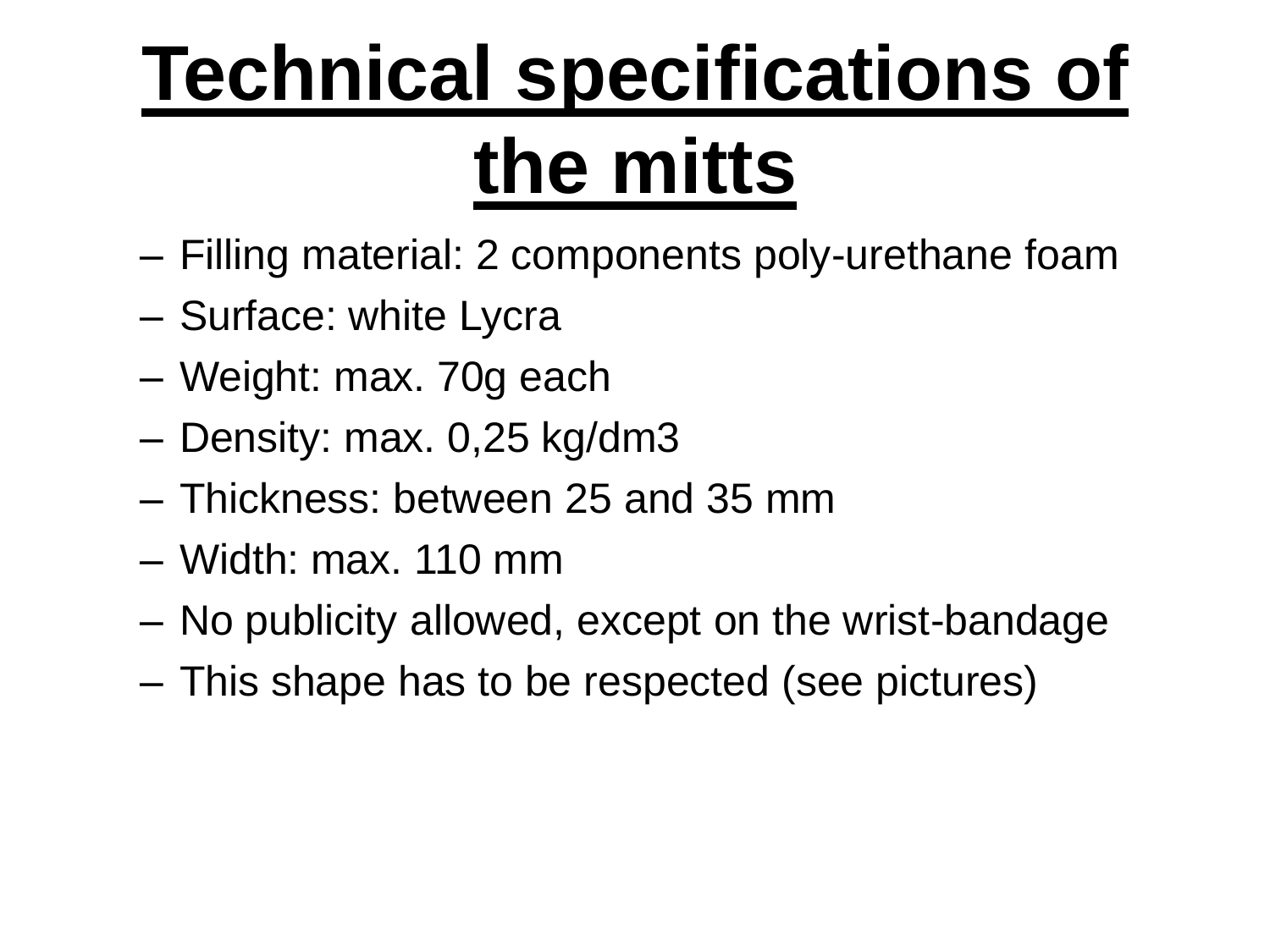



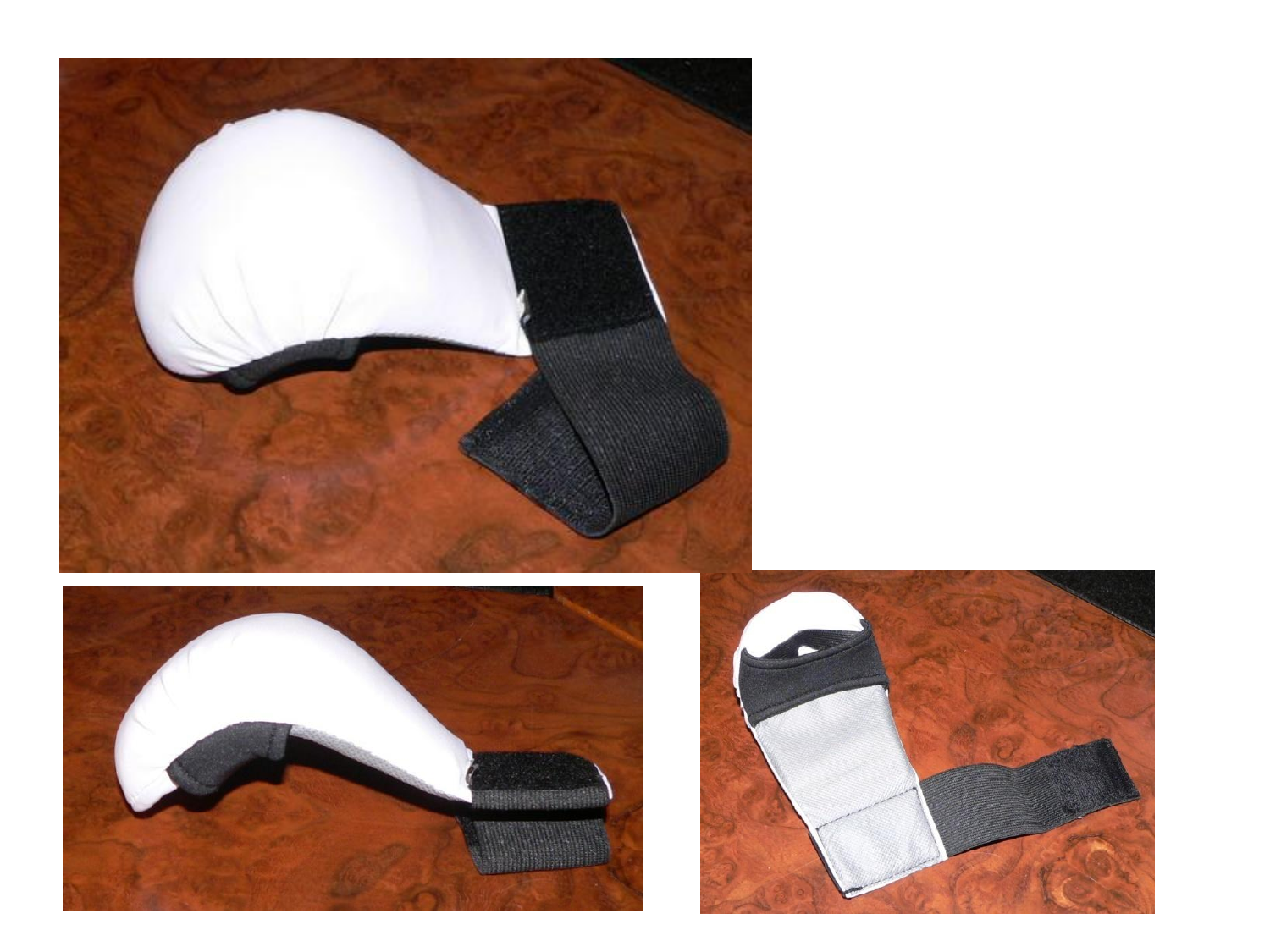

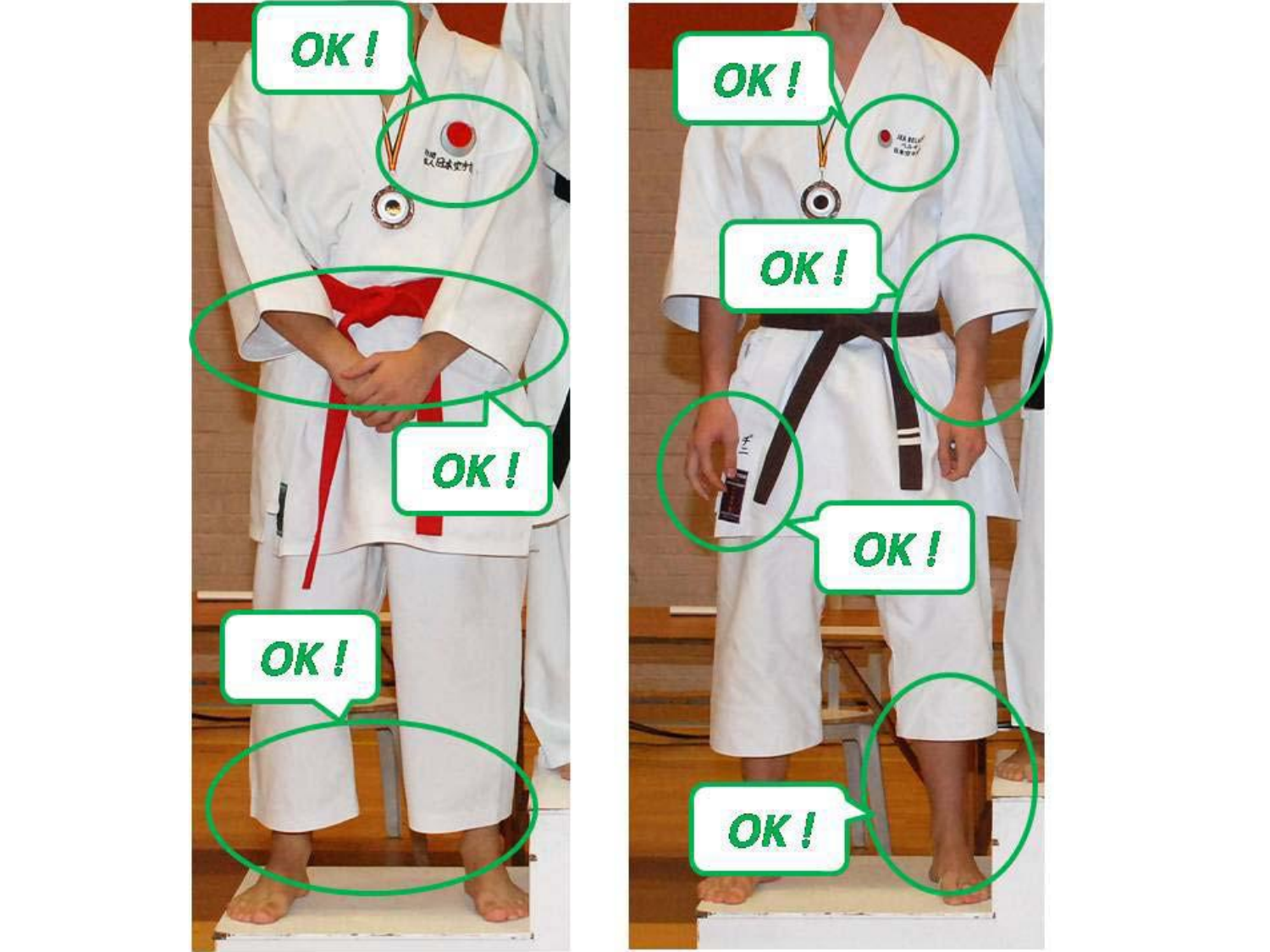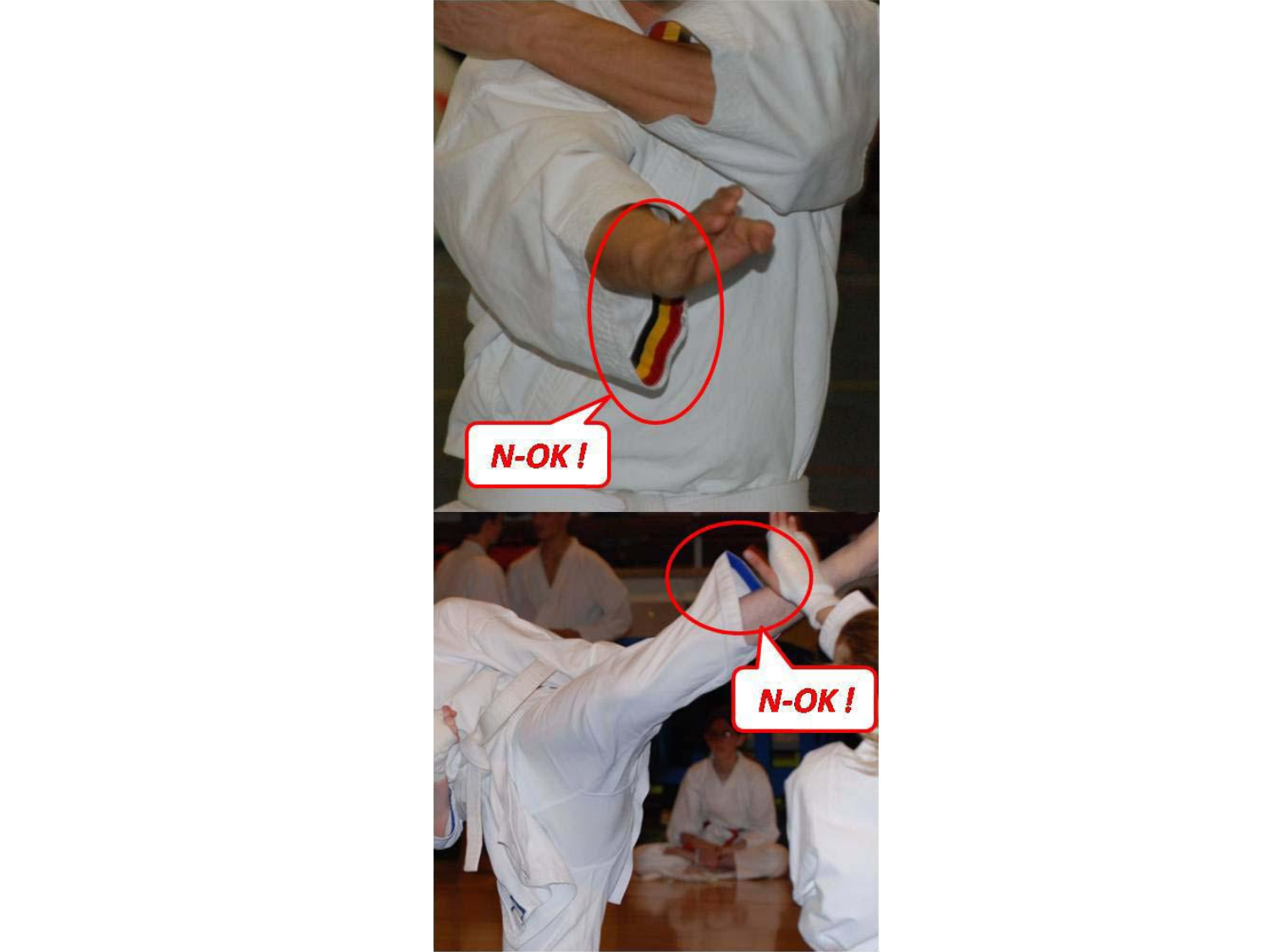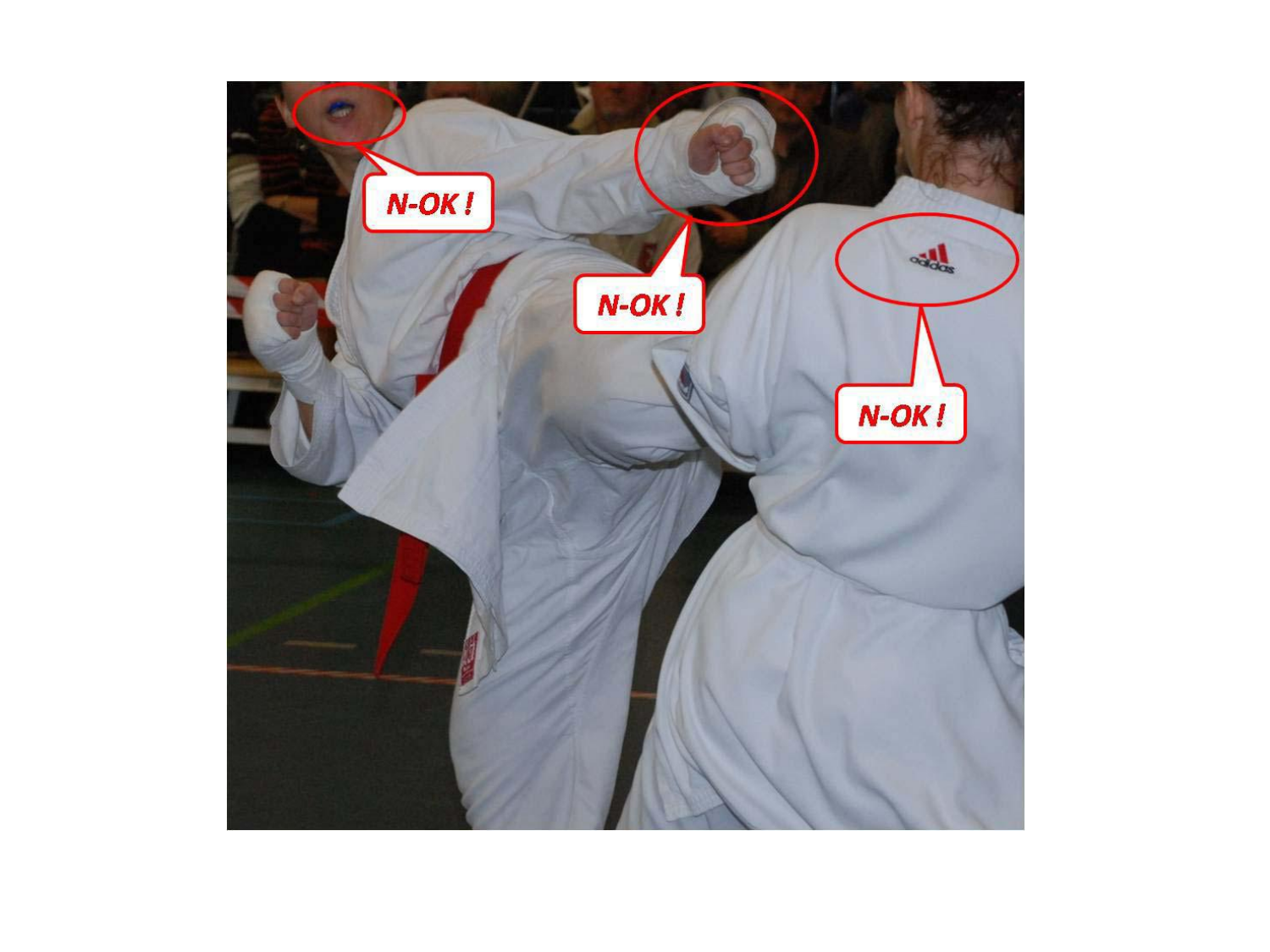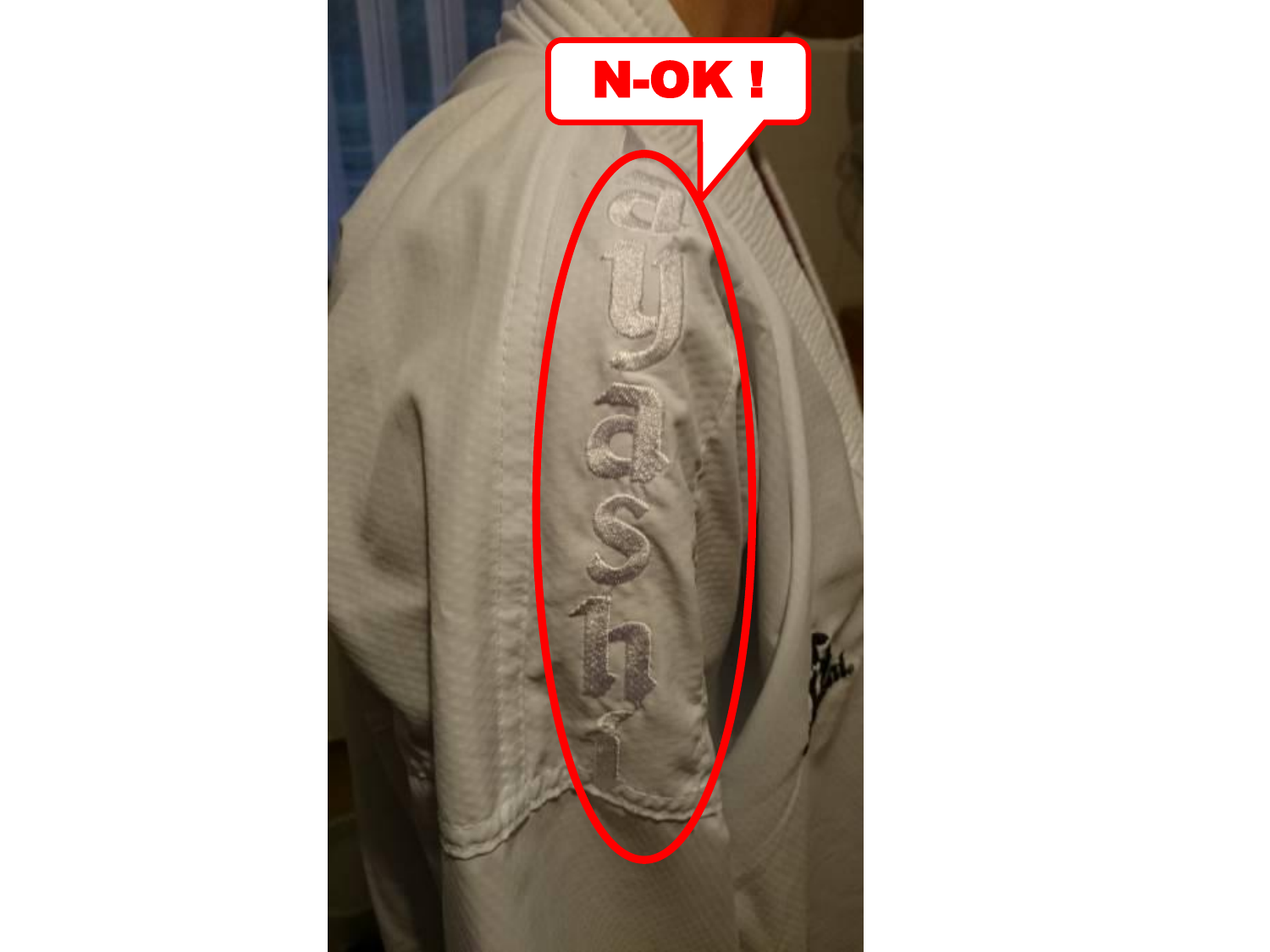#### **The number is to place on the base of the kimono – under the belt**